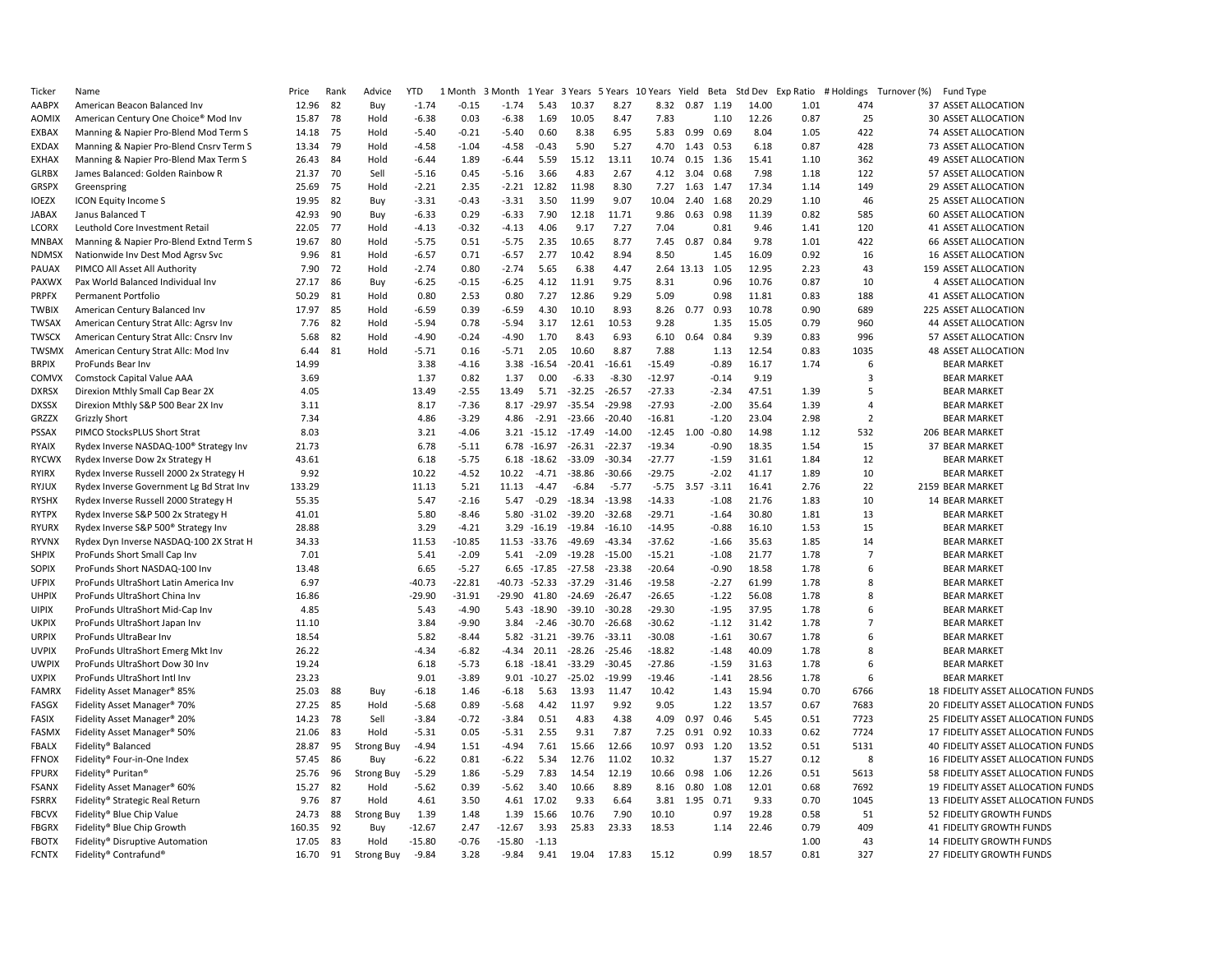| <b>FCPEX</b> | Fidelity® Small Cap Enhanced Index       | 14.11          | 87 | Buy               | $-7.54$         | 0.93         | $-7.54$          | $-2.31$        | 12.87          | 8.72           | 10.91          |                 | 1.17 | 23.47          | 0.64         | 596  | 44 FIDELITY GROWTH FUNDS        |
|--------------|------------------------------------------|----------------|----|-------------------|-----------------|--------------|------------------|----------------|----------------|----------------|----------------|-----------------|------|----------------|--------------|------|---------------------------------|
| <b>FCPGX</b> | Fidelity® Small Cap Growth               | 28.03          | 87 | Buy               | $-11.55$        | 1.45         | $-11.55$         | $-6.66$        | 14.93          | 15.57          | 14.78          |                 | 1.06 | 21.83          | 1.00         | 283  | 107 FIDELITY GROWTH FUNDS       |
| FCPI         | Fidelity® Stocks for Inflation ETF       | 34.00          | 96 | <b>Strong Buy</b> | 0.68            | 2.96         | 0.68             | 25.39          |                |                |                |                 |      |                | 0.29         | 102  | 52 FIDELITY GROWTH FUNDS        |
| <b>FCPVX</b> | Fidelity® Small Cap Value                | 21.25          | 89 | <b>Strong Buy</b> | $-1.71$         | $-0.47$      | $-1.71$          | 11.12          | 18.08          | 11.69          | 12.53          |                 | 1.13 | 24.20          | 0.98         | 102  | 54 FIDELITY GROWTH FUNDS        |
| <b>FDCAX</b> | Fidelity® Capital Appreciation           | 41.59          | 92 | Buy               | $-5.78$         | 4.00         | $-5.78$          | 11.75          | 21.49          | 17.48          | 14.75          |                 | 0.97 | 17.95          | 0.84         | 170  | 51 FIDELITY GROWTH FUNDS        |
| <b>FDEGX</b> | Fidelity® Growth Strategies              | 53.83          | 85 | Hold              | $-15.26$        | 0.69         | $-15.26$         | 2.68           | 16.06          | 13.75          | 12.84          |                 | 1.00 | 19.95          | 0.63         | 122  | 49 FIDELITY GROWTH FUNDS        |
| <b>FDEQX</b> | Fidelity® Disciplined Equity             | 58.00          | 92 | Buy               | $-11.18$        | 2.27         | $-11.18$         | 9.99           | 19.61          | 14.80          | 13.52          |                 | 1.01 | 18.61          | 0.79         | 136  | 19 FIDELITY GROWTH FUNDS        |
| <b>FDGFX</b> | Fidelity® Dividend Growth                | 35.00          | 90 | <b>Strong Buy</b> | $-4.50$         | 3.52         | $-4.50$          | 12.54          | 12.91          | 11.32          | 11.20          |                 | 1.12 | 20.82          | 0.49         | 156  | 93 FIDELITY GROWTH FUNDS        |
| <b>FDGRX</b> | Fidelity® Growth Company                 | 32.48          | 93 | <b>Strong Buy</b> | $-10.94$        | 3.74         | $-10.94$         | 6.65           | 28.45          | 24.57          | 19.27          |                 | 1.11 | 22.50          | 0.79         | 618  | 16 FIDELITY GROWTH FUNDS        |
| <b>FDLO</b>  | Fidelity® Low Volatility Factor ETF      | 50.00          | 94 | <b>Strong Buy</b> | $-4.11$         | 4.46         |                  | $-4.11$ 15.40  | 15.35          | 14.94          |                |                 | 0.90 | 16.40          | 0.29         | 128  | 46 FIDELITY GROWTH FUNDS        |
| <b>FDMO</b>  | Fidelity® Momentum Factor ETF            | 51.05          | 93 | Buy               | $-4.69$         | 5.06         | $-4.69$          | 14.54          | 15.81          | 14.56          |                |                 | 0.94 | 17.56          | 0.29         | 126  | 128 FIDELITY GROWTH FUNDS       |
| <b>FDRR</b>  | Fidelity® Dividend ETF for Rising Rates  | 44.52          | 95 | <b>Strong Buy</b> | $-1.20$         | 3.35         | $-1.20$          | 13.42          | 15.47          | 13.22          |                |                 | 0.99 | 18.24          | 0.29         | 122  | 32 FIDELITY GROWTH FUNDS        |
| <b>FDSCX</b> | Fidelity® Stock Selector Small Cap       | 31.29          | 90 | Buy               | $-8.86$         | 0.51         | $-8.86$          | 1.27           | 15.96          | 12.69          | 11.65          |                 | 1.09 | 21.53          | 0.90         | 220  | 59 FIDELITY GROWTH FUNDS        |
| <b>FDSSX</b> | Fidelity® Stock Selec All Cp             | 65.42          | 91 | Buy               | $-5.72$         | 2.36         | $-5.72$          | 9.29           | 18.59          | 15.25          | 13.94          |                 | 1.04 | 18.62          | 0.68         | 586  | 7 FIDELITY GROWTH FUNDS         |
| <b>FDSVX</b> | Fidelity® Growth Discovery               | 52.02          | 93 | <b>Strong Buy</b> | $-6.72$         | 4.48         | $-6.72$          | 11.48          | 23.72          | 21.42          | 16.92          |                 | 1.00 | 18.76          | 0.79         | 169  | 51 FIDELITY GROWTH FUNDS        |
| <b>FDVLX</b> | Fidelity® Value                          | 14.78          | 88 | <b>Strong Buy</b> | 0.61            | 2.21         | 0.61             | 14.92          | 18.95          | 12.32          | 12.75          |                 | 1.33 | 26.48          | 0.79         | 250  | 77 FIDELITY GROWTH FUNDS        |
| <b>FDVV</b>  | Fidelity® Core Dividend ETF              | 41.63          | 93 | <b>Strong Buy</b> | 4.16            | 5.29         | 4.16             | 20.67          | 15.63          | 13.38          |                |                 | 1.06 | 20.30          | 0.29         | 114  | 32 FIDELITY GROWTH FUNDS        |
| <b>FEOPX</b> | Fidelity® Enduring Opportunities         | 13.86          | 85 | Hold              | $-14.07$        | 0.29         | $-14.07$         | 0.30           |                |                |                |                 |      |                | 1.05         | 362  | 23 FIDELITY GROWTH FUNDS        |
| <b>FEQIX</b> | Fidelity® Equity-Income                  | 69.51          | 86 | <b>Strong Buy</b> | $-1.04$         | 1.49         | $-1.04$          | 12.85          | 14.46          | 11.10          | 11.30          | 1.44 0.88       |      | 16.69          | 0.60         | 132  | 27 FIDELITY GROWTH FUNDS        |
| <b>FEQTX</b> | Fidelity® Equity Dividend Income         | 28.56          | 88 | <b>Strong Buy</b> | 2.44            | 1.75         | 2.44             | 13.83          | 13.31          | 10.27          | 11.03          | 2.03            | 0.97 | 19.13          | 0.58         | 112  | 47 FIDELITY GROWTH FUNDS        |
| <b>FFIDX</b> | <b>Fidelity Fund</b>                     | 71.33          | 92 | <b>Strong Buy</b> | $-9.89$         | 2.94         | $-9.89$          | 15.83          | 21.52          | 17.51          | 14.36          | 0.68            | 0.95 | 17.50          | 0.47         | 109  | 34 FIDELITY GROWTH FUNDS        |
| <b>FGDFX</b> | Fidelity® Disruptors                     | 15.30          | 85 | Hold              | $-14.04$        | 0.59         | $-14.04$         | $-3.63$        |                |                |                |                 |      |                | 1.00         | 223  | 3 FIDELITY GROWTH FUNDS         |
| <b>FGRIX</b> | Fidelity® Growth & Income Portfolio      | 52.13          | 92 | <b>Strong Buy</b> | 0.54            | 0.91         | 0.54             | 13.56          | 16.40          | 12.81          |                | 12.76 1.35 0.96 |      | 18.47          | 0.59         | 186  | 16 FIDELITY GROWTH FUNDS        |
| <b>FGRTX</b> | Fidelity® Mega Cap Stock                 | 19.46          | 95 | Strong Buy        | 0.41            | 0.99         | 0.41             | 13.27          | 18.62          | 14.53          | 13.53          | 0.83            | 0.97 | 18.83          | 0.63         | 92   | 43 FIDELITY GROWTH FUNDS        |
| <b>FIFNX</b> | Fidelity® Founders                       | 17.60          | 86 | Hold              | $-7.56$         | 2.62         | $-7.56$          | 6.28           | 21.49          |                |                |                 | 0.94 | 18.43          | 1.00         | 136  | 57 FIDELITY GROWTH FUNDS        |
| <b>FLCEX</b> |                                          | 20.86          | 93 | <b>Strong Buy</b> | $-3.34$         | 3.83         | $-3.34$          | 16.61          | 19.20          | 16.19          | 14.42          |                 | 0.97 | 17.29          | 0.39         | 258  | 83 FIDELITY GROWTH FUNDS        |
| <b>FLCOX</b> | Fidelity® Large Cap Core Enhanced Index  | 16.21          | 83 | Buy               | $-0.80$         | 2.79         | $-0.80$          | 11.58          | 12.98          | 10.29          |                |                 | 1.01 | 19.13          | 0.04         | 855  | 31 FIDELITY GROWTH FUNDS        |
|              | Fidelity® Large Cap Value Index          |                | 90 |                   |                 | 0.77         |                  |                |                |                |                |                 | 1.01 | 19.55          |              | 177  |                                 |
| <b>FLCSX</b> | Fidelity® Large Cap Stock                | 42.12          | 93 | Buy               | 0.07<br>$-7.14$ | 4.41         | 0.07<br>$-7.14$  | 12.29<br>15.53 | 16.56          | 13.19<br>19.56 | 13.37<br>16.23 |                 | 1.00 | 18.55          | 0.48<br>0.39 | 184  | 18 FIDELITY GROWTH FUNDS        |
| <b>FLGEX</b> | Fidelity® Large Cap Growth Enhanced Idx  | 29.15<br>52.55 | 91 | <b>Strong Buy</b> | $-2.31$         |              | $-2.31$          |                | 23.42          |                | 11.34          |                 | 0.99 | 19.35          |              | 852  | 84 FIDELITY GROWTH FUNDS        |
| <b>FLPSX</b> | Fidelity® Low-Priced Stock               |                | 82 | <b>Strong Buy</b> |                 | 1.02<br>2.32 | $-7.56$          | 6.88           | 14.81<br>18.98 | 11.53<br>13.54 | 12.36          |                 | 1.31 | 24.63          | 0.65<br>0.75 | 76   | 21 FIDELITY GROWTH FUNDS        |
| <b>FLVCX</b> | Fidelity® Leveraged Company Stock        | 44.02          | 86 | Hold              | $-7.56$         | 2.82         | 0.12             | 6.45<br>13.85  |                | 11.54          | 12.50          |                 | 0.99 |                | 0.39         | 351  | <b>15 FIDELITY GROWTH FUNDS</b> |
| <b>FLVEX</b> | Fidelity® Large Cap Value Enhanced Index | 16.05          |    | <b>Strong Buy</b> | 0.12            |              |                  |                | 14.52          |                |                |                 |      | 18.75          |              |      | 75 FIDELITY GROWTH FUNDS        |
| <b>FMAGX</b> | Fidelity® Magellan®                      | 13.61          | 94 | Buy               | $-11.45$        | 3.81         | $-11.45$         | 11.93          | 18.40          | 16.26          | 14.50          |                 | 0.97 | 18.33<br>20.63 | 0.79         | 65   | 56 FIDELITY GROWTH FUNDS        |
| <b>FMCSX</b> | Fidelity® Mid-Cap Stock                  | 42.21          | 96 | <b>Strong Buy</b> | 0.07            | 1.78         | 0.07             | 12.07          | 17.03          | 13.75          | 12.86          |                 | 1.04 |                | 0.83         | 173  | 30 FIDELITY GROWTH FUNDS        |
| <b>FMEDX</b> | Fidelity® Disruptive Medicine            | 11.91          | 86 | Hold              | $-13.51$        | 2.50         | $-13.51$         | $-3.92$        |                |                |                |                 |      |                | 1.00         | 68   | 44 FIDELITY GROWTH FUNDS        |
| <b>FMEIX</b> | Fidelity® Mid Cap Enhanced Index         | 17.69          | 89 | Buy               | $-4.99$         | 2.43         | $-4.99$          | 7.52           | 14.54          | 11.60          | 12.64          |                 | 1.12 | 20.83          | 0.59         | 290  | 70 FIDELITY GROWTH FUNDS        |
| <b>FMILX</b> | Fidelity® New Millennium                 | 42.85          | 91 | Buy               | 2.34            | 1.95         | 2.34             | 11.32          | 14.49          | 12.52          | 12.18          |                 | 0.99 | 19.78          | 0.59         | 157  | 19 FIDELITY GROWTH FUNDS        |
| <b>FNCMX</b> | Fidelity® Nasdag Composite Index®        | 179.22         | 93 | <b>Strong Buy</b> | $-8.94$         | 3.52         | $-8.94$          | 8.14           | 23.52          | 20.11          | 17.58          |                 | 1.05 | 19.87          | 0.29         | 3458 | 7 FIDELITY GROWTH FUNDS         |
| <b>FNETX</b> | Fidelity® Disruptive Communications      | 14.07          | 81 | Hold              | $-13.57$        | 0.64         | $-13.57$         | $-7.96$        |                |                |                |                 |      |                | 1.00         | 40   | 39 FIDELITY GROWTH FUNDS        |
| <b>FNTEX</b> | Fidelity® Disruptive Finance             | 17.35          | 88 | Buy               | $-8.15$         | 0.17         | $-8.15$          | 4.95           |                |                |                |                 |      |                | 1.00         | 44   | 18 FIDELITY GROWTH FUNDS        |
| <b>FOCPX</b> | Fidelity® OTC Portfolio                  | 17.37          | 91 | Buy               | $-11.38$        | 2.66         | $-11.38$         | 7.14           | 24.52          | 21.87          | 18.86          |                 | 1.07 | 20.41          | 0.80         | 173  | 28 FIDELITY GROWTH FUNDS        |
| FQAL         | Fidelity® Quality Factor ETF             | 52.27          | 96 | <b>Strong Buy</b> | $-6.51$         | 3.56         | $-6.51$          | 16.73          | 17.46          | 15.20          |                |                 | 0.98 | 17.52          | 0.29         | 128  | 35 FIDELITY GROWTH FUNDS        |
| <b>FSCRX</b> | Fidelity® Small Cap Discovery            | 28.92          | 84 | <b>Strong Buy</b> | $-5.64$         | $-0.41$      | $-5.64$          | 9.73           | 14.92          | 9.98           | 11.49          |                 | 1.30 | 25.65          | 0.61         | 87   | 33 FIDELITY GROWTH FUNDS        |
| <b>FSDIX</b> | Fidelity® Strategic Dividend & Income®   | 17.35          | 94 | <b>Strong Buy</b> | $-2.31$         | 2.54         | $-2.31$          | 10.34          | 12.49          | 10.37          |                | 10.35 1.91 1.21 |      | 13.69          | 0.68         | 739  | 37 FIDELITY GROWTH FUNDS        |
| <b>FSKAX</b> | Fidelity® Total Market Index             | 126.56         | 92 | Buy               | $-5.40$         | 3.24         | $-5.40$          | 11.67          | 18.12          | 15.32          | 14.21          |                 | 1.04 | 18.51          | 0.02         | 3955 | 6 FIDELITY GROWTH FUNDS         |
| <b>FSLCX</b> | Fidelity® Small Cap Stock                | 17.80          | 84 | Buy               | $-10.96$        | 0.39         | $-10.96$         | $-3.00$        | 11.26          | 9.20           | 9.74           |                 | 1.23 | 24.20          | 0.88         | 148  | 123 FIDELITY GROWTH FUNDS       |
| <b>FSLSX</b> | Fidelity® Value Strategies               | 52.13          | 91 | <b>Strong Buy</b> | 0.62            | 3.37         | 0.62             | 14.76          | 18.42          | 12.60          | 12.30          |                 | 1.22 | 24.29          | 0.86         | 95   | 53 FIDELITY GROWTH FUNDS        |
| <b>FSLVX</b> | Fidelity® Stock Selec Lg Cp Val          | 25.82          | 88 | Buy               | 0.63            | 2.26         | 0.63             | 13.17          | 14.00          | 10.19          | 11.43          |                 | 1.05 | 20.20          | 0.65         | 145  | 76 FIDELITY GROWTH FUNDS        |
| <b>FSMAX</b> | Fidelity® Extended Market Index          | 79.07          | 87 | Buy               | $-9.33$         | 0.85         | $-9.33$          | $-5.41$        | 14.14          | 12.06          | 12.29          |                 | 1.23 | 24.02          | 0.04         | 3641 | 26 FIDELITY GROWTH FUNDS        |
| <b>FSMDX</b> | Fidelity® Mid Cap Index                  | 30.17          | 91 | Buy               | $-5.69$         | 2.55         | $-5.69$          | 6.88           | 14.88          | 12.61          | 12.83          |                 | 1.11 | 20.79          | 0.03         | 830  | 14 FIDELITY GROWTH FUNDS        |
| <b>FSMVX</b> | Fidelity® Mid Cap Value                  | 28.36          | 86 | <b>Strong Buy</b> | $-1.47$         | 1.38         | $-1.47$          | 12.48          | 13.39          | 8.48           | 11.13          |                 | 1.16 | 22.83          | 0.44         | 120  | 80 FIDELITY GROWTH FUNDS        |
| <b>FSSMX</b> | Fidelity Advisor® Stock Selector Mid Cp  | 43.82          | 87 | <b>Strong Buy</b> | $-3.16$         | 3.13         | $-3.16$          | 5.82           | 14.66          | 12.37          |                |                 | 1.20 | 23.18          | 0.79         | 230  | 43 FIDELITY GROWTH FUNDS        |
| <b>FSSNX</b> | Fidelity® Small Cap Index                | 25.50          | 85 | Buy               | $-7.47$         | 1.23         | $-7.47$          | $-5.85$        | 11.80          | 9.84           | 11.20          |                 | 1.17 | 23.68          | 0.03         | 2040 | 19 FIDELITY GROWTH FUNDS        |
| <b>FTEKX</b> | Fidelity® Disruptive Technology          | 15.40          | 83 | Hold              | $-19.62$        | 0.20         | $-19.62 - 10.73$ |                |                |                |                |                 |      |                | 1.00         | 54   | 29 FIDELITY GROWTH FUNDS        |
| <b>FTQGX</b> | Fidelity® Focused Stock                  | 31.25          | 90 | Buy               | $-9.99$         | 3.86         | $-9.99$          | 11.68          | 20.14          | 20.93          | 15.73          |                 | 1.01 | 19.16          | 0.86         | 43   | 107 FIDELITY GROWTH FUNDS       |
| <b>FTRNX</b> | Fidelity® Trend                          | 150.09         | 91 | Buy               | $-12.05$        | 2.43         | $-12.05$         | 9.54           | 23.12          | 19.97          | 16.52          |                 | 1.01 | 19.44          | 0.73         | 125  | 28 FIDELITY GROWTH FUNDS        |
| <b>FVAL</b>  | Fidelity® Value Factor ETF               | 50.83          | 96 | <b>Strong Buy</b> | $-2.11$         | 3.05         |                  | $-2.11$ 15.25  | 17.39          | 14.24          |                |                 | 1.07 | 19.52          | 0.29         | 128  | 42 FIDELITY GROWTH FUNDS        |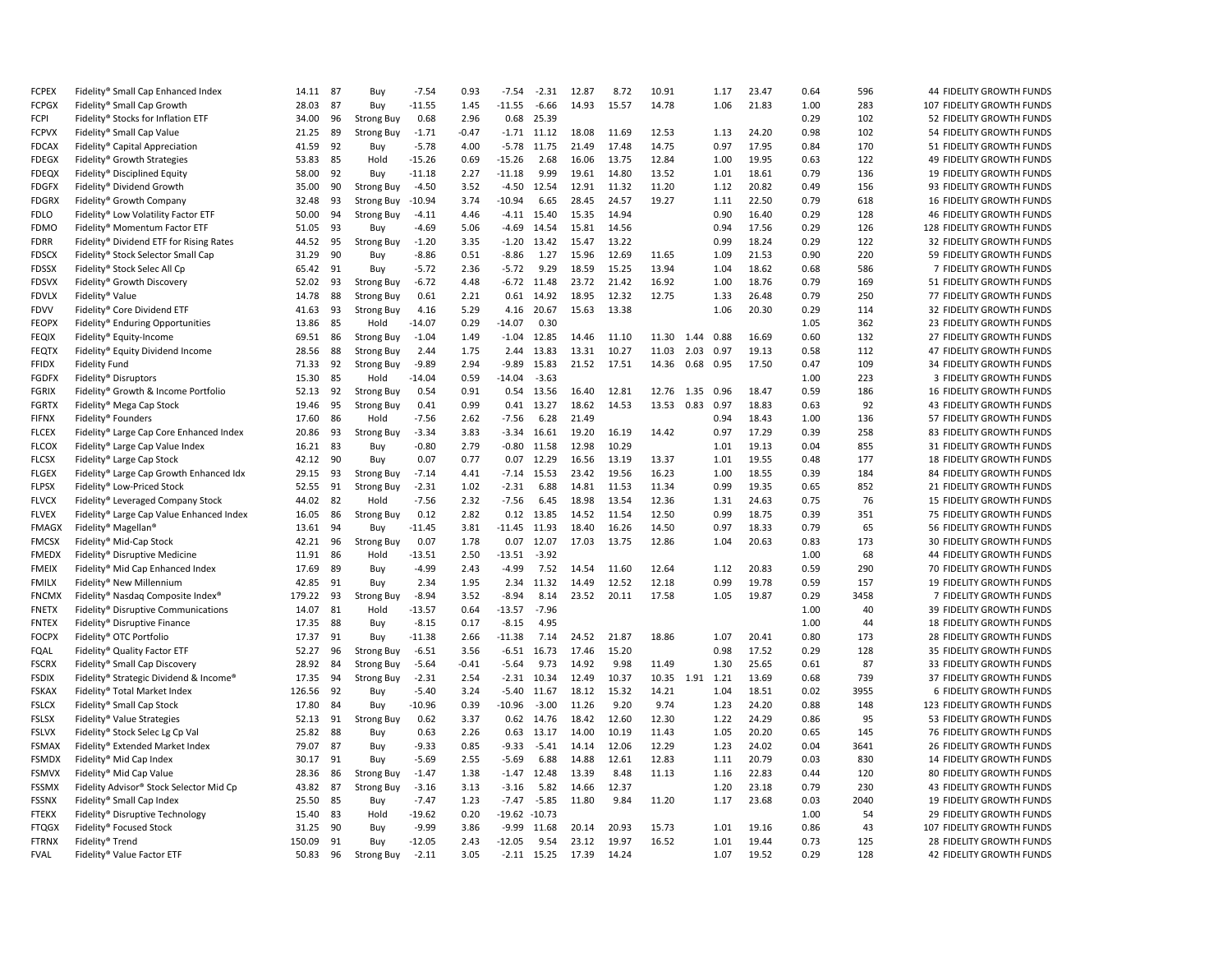| <b>FVDFX</b>                 | Fidelity® Value Discovery                | 38.14  | 90       | <b>Strong Buy</b>         | $-0.37$            | 1.36               | $-0.37$             | 12.14            | 14.87 | 10.53 | 11.81 |               | 0.97         | 18.62 | 0.75 | 88   | 36 FIDELITY GROWTH FUNDS                                |
|------------------------------|------------------------------------------|--------|----------|---------------------------|--------------------|--------------------|---------------------|------------------|-------|-------|-------|---------------|--------------|-------|------|------|---------------------------------------------------------|
| <b>FXAIX</b>                 | Fidelity® 500 Index                      | 157.71 | 90       | <b>Strong Buy</b>         | $-4.60$            | 3.71               | -4.60               | 15.63            | 18.91 | 15.98 | 14.62 |               | 1.00         | 17.76 | 0.02 | 507  | 7 FIDELITY GROWTH FUNDS                                 |
| <b>FZROX</b>                 | Fidelity ZERO Total Market Index         | 15.90  | 90       | Buy                       | $-5.24$            | 3.25               |                     | $-5.24$ 12.33    | 18.29 |       |       |               | 1.04         | 18.50 | 0.00 | 2670 | 4 FIDELITY GROWTH FUNDS                                 |
| ONEQ                         | Fidelity® Nasdaq Composite Tr Stk ETF    | 55.56  | 94       | <b>Strong Buy</b>         | $-8.65$            | 3.64               | -8.65               | 8.83             | 23.85 | 20.25 | 17.69 | 0.45          | 1.05         | 19.81 | 0.21 | 1126 | 11 FIDELITY GROWTH FUNDS                                |
| <b>FADMX</b>                 | Fidelity® Strategic Income               | 12.01  | 92       | <b>Strong Buy</b>         | $-4.72$            | $-1.33$            | -4.72               | $-1.01$          | 3.97  |       |       | 2.74          | 0.75         | 6.96  | 0.66 | 3115 | 94 FIDELITY INCOME FUNDS                                |
| FAGIX                        | Fidelity® Capital & Income               | 10.61  | 95       | <b>Strong Buy</b>         | $-4.56$            | $-0.27$            | $-4.56$             | 2.51             | 8.27  | 7.14  | 7.33  | 3.57          | 0.68         | 12.24 | 0.68 | 844  | 37 FIDELITY INCOME FUNDS                                |
| <b>FBND</b>                  | <b>Fidelity Total Bond ETF</b>           | 49.77  | 78       | Sell                      | $-5.66$            | $-2.57$            | $-5.66$             | $-3.23$          | 2.86  | 2.89  |       | 2.17          | 1.00         | 4.39  | 0.36 | 1883 | 117 FIDELITY INCOME FUNDS                               |
| <b>FBNDX</b>                 | Fidelity® Investment Grade Bond          | 7.85   | 77       | Sell                      | $-5.78$            | $-2.80$            | $-5.78$             | $-3.49$          | 2.83  | 2.91  | 2.83  | 1.95          | 1.05         | 4.38  | 0.45 | 4905 | 40 FIDELITY INCOME FUNDS                                |
| <b>FCBFX</b>                 | Fidelity® Corporate Bond                 | 11.40  | 77       | Sell                      | $-7.70$            | $-2.76$            | $-7.70$             | $-4.45$          | 3.06  | 3.48  | 3.76  | 2.76          | 1.55         | 7.85  | 0.45 | 548  | <b>46 FIDELITY INCOME FUNDS</b>                         |
| <b>FCONX</b>                 | Fidelity® Conservative Income Bond       | 10.00  | 87       | <b>Strong Buy</b>         | $-0.27$            | $-0.19$            | $-0.27$             | $-0.34$          | 0.86  | 1.24  | 0.94  | $0.32$ $0.10$ |              | 1.17  | 0.35 | 230  | 62 FIDELITY INCOME FUNDS                                |
| <b>FCOR</b>                  | Fidelity Corporate Bond ETF              | 50.60  | 77       | Sell                      | $-7.43$            | $-2.76$            | $-7.43$             | $-4.40$          | 3.14  | 3.30  |       | 2.88          | 1.54         | 8.07  | 0.36 | 470  | 26 FIDELITY INCOME FUNDS                                |
| <b>FCVSX</b>                 | Fidelity® Convertible Securities         | 35.22  | 94       | <b>Strong Buy</b>         | $-3.43$            | 2.00               | $-3.43$             | 2.28             | 20.43 | 15.21 | 11.08 | 1.36          | 1.28         | 15.59 | 0.67 | 344  | 87 FIDELITY INCOME FUNDS                                |
| <b>FDHY</b>                  | Fidelity High Yield Bond Factor          | 51.00  | 84       | Buy                       | $-5.55$            | $-1.36$            | $-5.55$             | $-1.57$          | 6.01  |       |       | 5.11          | 0.87         | 8.47  | 0.45 | 462  | 177 FIDELITY INCOME FUNDS                               |
| <b>FFFAX</b>                 | Fidelity Freedom® Income                 | 11.37  | 77       | Hold                      | $-4.09$            | $-1.27$            | $-4.09$             | $-0.76$          | 4.54  | 4.31  | 4.02  |               | 0.41         | 4.91  | 0.47 | 38   | 21 FIDELITY INCOME FUNDS                                |
| <b>FFRHX</b>                 | Fidelity® Floating Rate High Income      | 9.40   | 94       | <b>Strong Buy</b>         | 0.01               | 0.27               | 0.01                | 3.50             | 3.82  | 3.71  | 3.65  | 3.11          | 0.23         | 8.18  | 0.67 | 681  | 31 FIDELITY INCOME FUNDS                                |
| <b>FFXSX</b>                 | Fidelity® Limited Term Government        | 9.73   | 83       | Hold                      | $-3.48$            | $-2.08$            | $-3.48$             | $-4.11$          | 0.43  | 0.76  | 0.74  | 0.54          | 0.40         | 2.20  | 0.45 | 225  | 91 FIDELITY INCOME FUNDS                                |
| <b>FGBFX</b>                 | Fidelity® Global Bond                    | 9.01   | 74       | Sell                      | $-6.79$            | $-2.28$            | $-6.79$             | $-4.32$          | 2.93  | 3.46  |       | 2.46          | 1.37         | 8.07  | 0.70 | 188  | 57 FIDELITY INCOME FUNDS                                |
| <b>FGHNX</b>                 | Fidelity® Global High Income             | 9.02   | 80       | Buv                       | $-4.99$            | $-0.74$            | $-4.99$             | $-3.05$          | 3.19  | 3.77  | 4.85  | 4.47          | 0.75         | 10.71 | 0.90 | 870  | 53 FIDELITY INCOME FUNDS                                |
| <b>FGMNX</b>                 | Fidelity® GNMA                           | 11.04  | 78       | Sell                      | $-4.40$            | $-2.56$            | $-4.40$             | $-4.83$          | 0.57  | 1.18  | 1.55  | 0.95          | 0.40         | 2.18  | 0.45 | 2747 | 593 FIDELITY INCOME FUNDS                               |
| <b>FGOVX</b>                 | Fidelity® Government Income              | 10.02  | 77       | Sell                      | $-5.44$            | $-3.02$            | -5.44               | $-4.12$          | 1.00  | 1.45  | 1.54  | 1.06          | 0.90         | 4.23  | 0.45 | 4000 | 223 FIDELITY INCOME FUNDS                               |
| <b>FHIFX</b>                 | Fidelity® Focused High Income            | 8.35   | 94       | <b>Strong Buy</b>         | $-5.31$            | $-1.09$            | $-5.31$             | $-1.45$          | 3.05  | 3.63  | 4.35  | 4.19          | 0.80         | 7.26  | 0.75 | 334  | 73 FIDELITY INCOME FUNDS                                |
| <b>FHIGX</b>                 | Fidelity® Municipal Income               | 12.59  | 80       | Hold                      | $-6.67$            | $-3.25$            | $-6.67$             | $-4.10$          | 1.81  | 2.92  | 3.20  | 1.52          | 1.20         | 5.84  | 0.45 | 1376 | 5 FIDELITY INCOME FUNDS                                 |
| <b>FIPDX</b>                 | Fidelity® Inflation-Prot Bond Index      | 10.82  | 83       | <b>Strong Buy</b>         | $-3.05$            | $-1.90$            | $-3.05$             | 4.30             | 6.11  | 4.35  |       | 2.51          | 0.89         | 4.20  | 0.05 | 47   | 22 FIDELITY INCOME FUNDS                                |
| <b>FJRLX</b>                 | Fidelity® Limited Term Bond Fund         | 11.20  | 86       | <b>Strong Buy</b>         | $-3.65$            | $-1.90$            | $-3.65$             | $-3.81$          | 1.22  | 1.58  |       | 1.62          | 0.58         | 3.13  | 0.45 | 941  | 81 FIDELITY INCOME FUNDS                                |
| <b>FLDR</b>                  | <b>Fidelity Low Duration Bond Factor</b> | 50.17  | 78       | Hold                      | $-0.92$            | $-0.65$            | $-0.92$             | $-0.57$          | 1.18  |       |       | 0.50          | 0.30         | 2.46  | 0.15 | 247  | <b>40 FIDELITY INCOME FUNDS</b>                         |
| <b>FLTB</b>                  | Fidelity Limited Term Bond ETF           | 49.77  | 87       | <b>Strong Buy</b>         | $-3.66$            | $-1.91$            | $-3.66$             | $-3.94$          | 1.34  | 1.69  |       | 1.68          | 0.58         | 3.28  | 0.36 | 482  | 75 FIDELITY INCOME FUNDS                                |
| <b>FLTMX</b>                 | Fidelity® Intermediate Municipal Income  | 10.19  | 81       | Hold                      | $-5.05$            | $-2.34$            | $-5.05$             | $-3.72$          | 1.40  | 2.26  | 2.35  | 1.27          | 0.88         | 4.22  | 0.32 | 2246 | 11 FIDELITY INCOME FUNDS                                |
|                              |                                          |        | 84       |                           |                    | 1.43               | $-1.67$             | 8.17             | 15.51 |       |       |               | 0.91         | 10.43 | 0.78 | 411  |                                                         |
| <b>FMSDX</b><br><b>FMSFX</b> | Fidelity® Multi-Asset Income             | 14.53  | 65       | <b>Strong Buy</b><br>Sell | $-1.67$<br>$-5.23$ | $-2.80$            | $-5.23$             | $-5.26$          | 0.62  | 1.35  |       | 2.53          | 0.52         | 2.55  | 0.45 | 1180 | 150 FIDELITY INCOME FUNDS<br>1032 FIDELITY INCOME FUNDS |
|                              | Fidelity® Mortgage Securities            | 10.75  |          |                           |                    |                    |                     |                  | 3.18  |       | 1.80  | 1.15<br>2.23  |              | 13.73 | 0.03 | 66   |                                                         |
| <b>FNBGX</b>                 | Fidelity® Long-Term Treas Bond Index     | 13.18  | 75<br>92 | Sell                      | $-10.16$           | $-5.27$<br>$-0.23$ | $-10.16$<br>$-2.00$ | $-1.30$<br>0.32  | 2.97  | 3.25  |       |               | 2.78<br>0.44 | 6.11  | 0.75 | 323  | 41 FIDELITY INCOME FUNDS<br>74 FIDELITY INCOME FUNDS    |
| <b>FSAHX</b>                 | Fidelity® Short Duration High Income     | 9.19   |          | <b>Strong Buy</b>         | $-2.00$            | $-1.35$            |                     |                  | 1.02  | 1.27  | 1.21  | 4.19          | 0.36         | 1.95  | 0.45 | 498  |                                                         |
| <b>FSHBX</b>                 | Fidelity® Short-Term Bond                | 8.38   | 88       | <b>Strong Buy</b>         | $-2.50$            |                    | $-2.50$             | $-2.95$          |       |       |       | 1.19          |              |       |      |      | 64 FIDELITY INCOME FUNDS                                |
| <b>FSTFX</b>                 | Fidelity® Limited Term Municipal Income  | 10.32  | 83       | <b>Strong Buy</b>         | $-3.89$            | $-1.70$            | $-3.89$             | $-3.51$          | 0.73  | 1.26  | 1.21  | 1.05          | 0.55         | 2.75  | 0.37 | 1244 | 20 FIDELITY INCOME FUNDS                                |
| <b>FSTGX</b>                 | Fidelity® Intermediate Government Income | 10.10  | 62       | Sell                      | $-4.39$            | $-2.70$            | -4.39               | $-4.64$          | 0.63  | 1.00  | 1.08  | 0.98          | 0.61         | 3.10  | 0.45 | 543  | 220 FIDELITY INCOME FUNDS                               |
| <b>FTABX</b>                 | Fidelity® Tax-Free Bond                  | 11.28  | 80       | Hold                      | $-6.57$            | $-3.28$            | $-6.57$             | $-4.16$          | 1.92  | 2.98  | 3.31  | 1.74          | 1.19         | 5.82  | 0.25 | 1304 | 8 FIDELITY INCOME FUNDS                                 |
| <b>FTBFX</b>                 | Fidelity® Total Bond                     | 10.40  | 81       | Hold                      | $-5.43$            | $-2.42$            | $-5.43$             | $-2.92$          | 3.00  | 2.99  | 3.13  | 2.39          | 1.01         | 4.59  | 0.45 | 6145 | 195 FIDELITY INCOME FUNDS                               |
| <b>FTHRX</b>                 | Fidelity® Intermediate Bond              | 10.47  | 80       | Sell                      | $-4.66$            | $-2.57$            | $-4.66$             | $-4.21$          | 1.75  | 1.95  | 2.08  | 1.71          | 0.79         | 3.61  | 0.45 | 967  | 102 FIDELITY INCOME FUNDS                               |
| <b>FUAMX</b>                 | Fidelity® IntermediateTreas Bond Index   | 10.45  | 75       | Sell                      | $-5.97$            | $-3.75$            | -5.97               | $-4.59$          | 1.39  |       |       | 1.85          | 1.06         | 5.21  | 0.03 | 54   | 56 FIDELITY INCOME FUNDS                                |
| <b>FUMBX</b>                 | Fidelity® Shrt-Term Treas Bond Index     | 10.17  | 83       | <b>Strong Buy</b>         | $-3.42$            | $-1.96$            | $-3.42$             | $-4.02$          | 0.81  |       |       | 1.51          | 0.38         | 2.22  | 0.03 | 123  | 54 FIDELITY INCOME FUNDS                                |
| <b>FXNAX</b>                 | Fidelity® US Bond Index                  | 11.22  | 77       | Sell                      | $-5.88$            | $-2.78$            | -5.88               | $-4.23$          | 1.64  | 2.09  | 2.21  | 2.09          | 1.00         | 4.05  | 0.03 | 8425 | 76 FIDELITY INCOME FUNDS                                |
| <b>SPHIX</b>                 | Fidelity® High Income                    | 8.25   | 93       | <b>Strong Buy</b>         | $-4.05$            | $-0.11$            | $-4.05$             | 0.01             | 2.97  | 3.73  | 4.82  | 5.24          | 0.66         | 8.94  | 0.70 | 463  | 62 FIDELITY INCOME FUNDS                                |
| <b>FDIVX</b>                 | Fidelity® Diversified International      | 42.62  | 83       | Buy                       | $-12.12$           | 0.24               | $-12.12$            | $-0.76$          | 11.19 | 8.74  | 7.67  |               | 0.91         | 16.37 | 1.01 | 171  | 29 FIDELITY INTERNATIONAL FUNDS                         |
| <b>FEDDX</b>                 | Fidelity® Emerging Markets Discovery     | 15.30  | 74       | Hold                      | $-4.55$            | $-0.52$            | $-4.55$             | $-1.73$          | 8.79  | 6.66  | 5.75  |               | 1.11         | 20.34 | 1.19 | 125  | 64 FIDELITY INTERNATIONAL FUNDS                         |
| <b>FEMKX</b>                 | Fidelity® Emerging Markets               | 37.66  | 80       | Hold                      | $-13.72$           | $-3.85$            |                     | $-13.72 -14.13$  | 10.25 | 10.55 | 6.48  |               | 0.90         | 17.72 | 0.88 | 94   | 38 FIDELITY INTERNATIONAL FUNDS                         |
| <b>FGILX</b>                 | Fidelity® Global Equity Income           | 17.75  | 91       | Buy                       | $-3.11$            | 1.14               |                     | $-3.11$ 10.26    | 15.26 | 12.10 |       | 0.55          | 0.87         | 15.24 | 1.02 | 163  | 43 FIDELITY INTERNATIONAL FUNDS                         |
| <b>FHKCX</b>                 | Fidelity® China Region                   | 36.73  | 69       | Sell                      | $-15.43$           | $-8.38$            |                     | $-15.43 - 30.75$ | 7.12  | 9.71  | 8.98  |               | 0.80         | 20.17 | 0.91 | 92   | 60 FIDELITY INTERNATIONAL FUNDS                         |
| <b>FICDX</b>                 | Fidelity® Canada                         | 69.03  | 81       | Hold                      | 6.94               | 6.31               | 6.94                | 23.41            | 16.27 | 11.38 | 6.97  |               | 1.03         | 19.69 | 0.80 | 57   | 7 FIDELITY INTERNATIONAL FUNDS                          |
| <b>FIDI</b>                  | Fidelity® International High Div ETF     | 21.11  | 79       | Buv                       | 3.74               | 1.46               | 3.74                | 8.78             | 4.79  |       |       | 3.26          | 1.10         | 20.60 | 0.39 | 115  | 67 FIDELITY INTERNATIONAL FUNDS                         |
| <b>FIENX</b>                 | Fidelity® International Enhanced Index   | 10.42  | 76       | Hold                      | $-6.46$            | $-0.19$            | $-6.46$             | $-0.75$          | 6.68  | 5.89  | 6.58  |               | 1.00         | 17.20 | 0.59 | 345  | 82 FIDELITY INTERNATIONAL FUNDS                         |
| <b>FIEUX</b>                 | Fidelity® Europe                         | 33.86  | 74       | Hold                      | $-12.51$           | 0.27               | $-12.51$            | $-9.66$          | 7.39  | 6.80  | 6.50  |               | 1.08         | 19.18 | 1.06 | 81   | 52 FIDELITY INTERNATIONAL FUNDS                         |
| <b>FIGFX</b>                 | Fidelity® International Growth           | 18.25  | 85       | Hold                      | $-13.34$           | $-0.22$            | $-13.34$            | $-0.44$          | 11.55 | 10.40 | 8.52  |               | 0.88         | 16.24 | 0.99 | 83   | 21 FIDELITY INTERNATIONAL FUNDS                         |
| <b>FIGRX</b>                 | Fidelity® International Discovery        | 46.36  | 82       | Buy                       | $-12.41$           | 0.02               | $-12.41$            | $-5.68$          | 10.48 | 8.67  | 7.62  |               | 0.98         | 17.28 | 0.99 | 174  | 41 FIDELITY INTERNATIONAL FUNDS                         |
| <b>FIREX</b>                 | Fidelity® International Real Estate      | 13.38  | 78       | Hold                      | $-6.56$            | 1.90               | $-6.56$             | 3.60             | 7.81  | 9.83  | 9.26  | 0.66          | 0.78         | 14.97 | 0.97 | 84   | 37 FIDELITY INTERNATIONAL FUNDS                         |
| <b>FISMX</b>                 | Fidelity® International Small Cap        | 30.07  | 84       | Hold                      | $-6.90$            | $-1.35$            | $-6.90$             | $-1.61$          | 9.08  | 7.67  | 9.09  |               | 1.10         | 19.06 | 1.01 | 191  | 28 FIDELITY INTERNATIONAL FUNDS                         |
| <b>FIVA</b>                  | Fidelity® International Value Factor ETF | 23.46  | 68       | Hold                      | $-2.95$            | $-0.16$            | $-2.95$             | 3.72             | 6.38  |       |       | 2.48          | 1.11         | 19.54 | 0.39 | 117  | 101 FIDELITY INTERNATIONAL FUNDS                        |
| <b>FIVFX</b>                 | Fidelity® International Capital Apprec   | 24.71  | 91       | Buy                       | -12.99             | 2.28               | $-12.99$            | $-2.16$          | 11.35 | 11.28 | 9.74  |               | 0.84         | 16.07 | 1.00 | 67   | 141 FIDELITY INTERNATIONAL FUNDS                        |
| <b>FIVLX</b>                 | Fidelity® International Value            | 9.18   | 66       | Hold                      | $-1.40$            | 1.77               | $-1.40$             | 5.70             | 8.84  | 5.45  | 5.55  |               | 1.16         | 20.58 | 1.01 | 96   | 29 FIDELITY INTERNATIONAL FUNDS                         |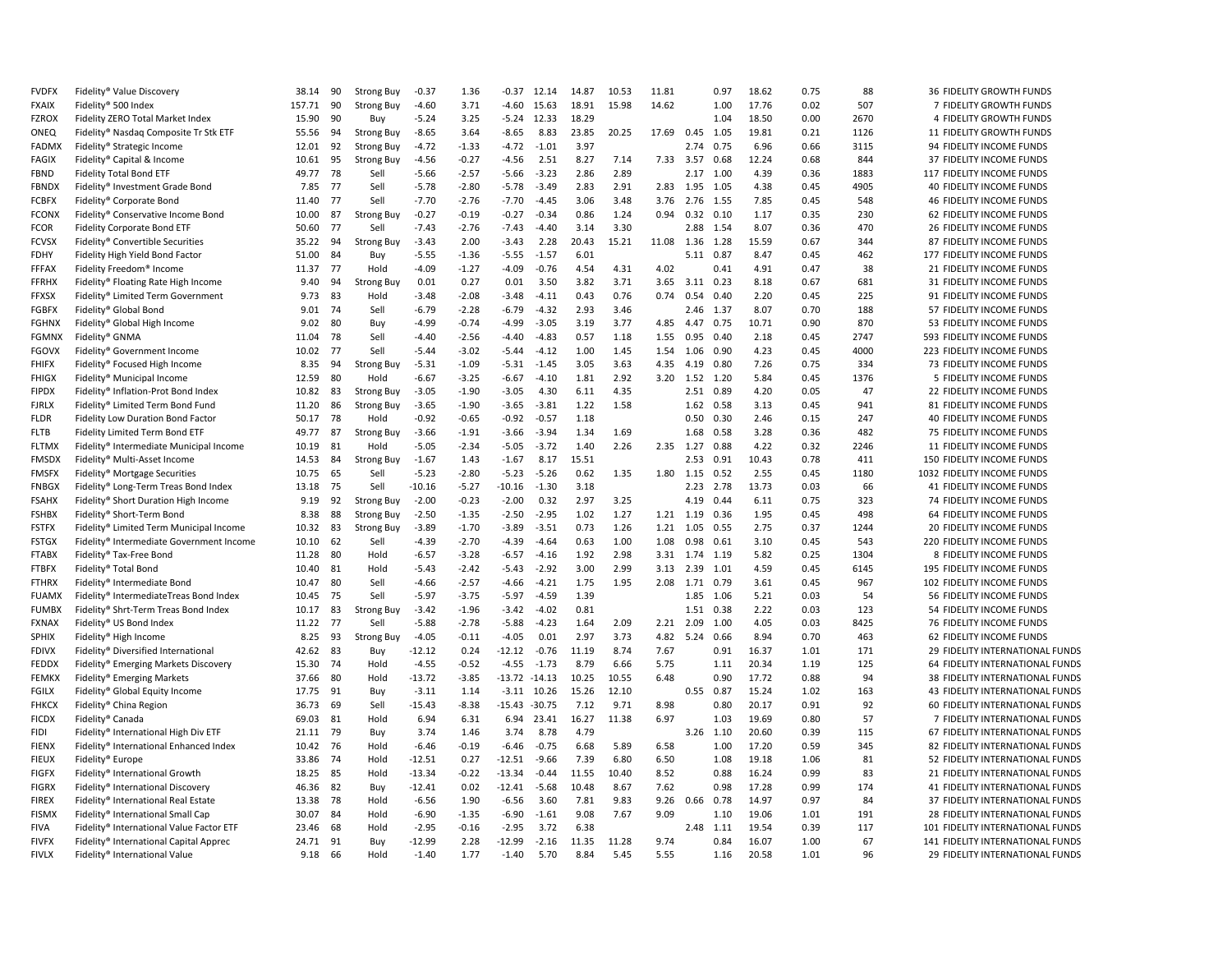| <b>FJPNX</b> | Fidelity® Japan                          | 16.14  | 77   | Hold              | $-12.90$ | $-2.54$ | $-12.90$         | $-10.67$      | 8.94    | 7.88  | 6.91            |           | 0.73      | 15.02 | 1.09 | 96   | 31 FIDELITY INTERNATIONAL FUNDS                    |
|--------------|------------------------------------------|--------|------|-------------------|----------|---------|------------------|---------------|---------|-------|-----------------|-----------|-----------|-------|------|------|----------------------------------------------------|
| <b>FJSCX</b> | Fidelity® Japan Smaller Companies        | 14.17  | 62   | Sell              | $-10.09$ | $-4.45$ | $-10.09$         | $-10.21$      | 2.18    | 3.98  | 9.05            |           | 0.55      | 13.31 | 0.91 | 71   | 23 FIDELITY INTERNATIONAL FUNDS                    |
| <b>FLATX</b> | Fidelity® Latin America                  | 23.23  | 63   | Hold              | 21.43    | 12.01   | 21.43            | 15.28         | 1.67    | 3.08  | $-3.30$         |           | 1.67      | 34.64 | 1.04 | 27   | 33 FIDELITY INTERNATIONAL FUNDS                    |
| <b>FNMIX</b> | Fidelity® New Markets Income             | 13.04  | 76   | Sell              | $-7.52$  | 0.74    | $-7.52$          | $-5.33$       | $-0.47$ | 0.46  |                 | 3.12 5.20 | 0.84      | 11.67 | 0.80 | 362  | 30 FIDELITY INTERNATIONAL FUNDS                    |
| <b>FNORX</b> | Fidelity® Nordic                         | 54.93  | 80   | Hold              | $-14.81$ | 2.40    | $-14.81$         | $-5.24$       | 15.56   | 11.35 | 10.97           |           | 1.05      | 20.45 | 0.92 | 47   | 34 FIDELITY INTERNATIONAL FUNDS                    |
| <b>FOSFX</b> | Fidelity® Overseas                       | 58.95  | 83   | Buy               | $-12.95$ | 0.73    | $-12.95$         | 2.15          | 11.47   | 9.41  | 9.18            |           | 0.95      | 17.48 | 0.99 | 123  | 30 FIDELITY INTERNATIONAL FUNDS                    |
| <b>FPADX</b> | Fidelity® Emerging Markets Index         | 11.17  | 65   | Sell              | $-7.61$  | $-2.95$ | $-7.61 - 12.88$  |               | 4.38    | 5.53  | 3.19            |           | 0.97      | 18.29 | 0.08 | 1449 | 5 FIDELITY INTERNATIONAL FUNDS                     |
| <b>FPBFX</b> | Fidelity® Pacific Basin                  | 33.54  | 80   | Hold              | $-14.04$ | -4.74   | $-14.04$         | -13.32        | 10.69   | 10.11 | 10.12           |           | 0.79      | 15.33 | 1.04 | 99   | 40 FIDELITY INTERNATIONAL FUNDS                    |
| <b>FSCOX</b> | Fidelity® International Small Cap Opp    | 21.77  | 86   | Hold              | $-17.97$ | $-2.03$ | $-17.97$         | $-2.98$       | 10.43   | 9.92  | 9.81            |           | 0.93      | 18.15 | 1.23 | 118  | 21 FIDELITY INTERNATIONAL FUNDS                    |
| <b>FSEAX</b> |                                          | 40.53  | 68   | Sell              | $-20.86$ | $-6.89$ | $-20.86 - 32.26$ |               | 9.64    | 10.82 | 8.23            |           | 0.93      | 22.23 | 1.02 | 123  | 85 FIDELITY INTERNATIONAL FUNDS                    |
|              | Fidelity® Emerging Asia                  |        |      |                   |          |         |                  |               |         |       |                 |           |           |       |      |      |                                                    |
| <b>FSGGX</b> | Fidelity® Global ex US Index             | 14.36  | 75   | Sell              | $-6.08$  | $-0.35$ | $-6.08$          | $-2.34$       | 7.25    | 6.59  | 5.45            |           | 0.99      | 16.80 | 0.06 | 2386 | 5 FIDELITY INTERNATIONAL FUNDS                     |
| <b>FSPSX</b> | Fidelity® International Index            | 45.99  | 68   | Hold              | $-6.70$  | 0.11    | $-6.70$          | 0.51          | 7.65    | 6.68  | 6.31            |           | 1.00      | 17.23 | 0.04 | 836  | 7 FIDELITY INTERNATIONAL FUNDS                     |
| <b>FTEMX</b> | Fidelity® Total Emerg Mkts               | 12.82  | 67   | Sell              | $-11.53$ | $-2.58$ | $-11.53$         | $-16.79$      | 2.71    | 3.86  |                 | 3.95 1.60 | 0.95      | 17.84 | 1.11 | 552  | 58 FIDELITY INTERNATIONAL FUNDS                    |
| <b>FTIEX</b> | Fidelity® Total International Equity     | 10.52  | 80   | Buy               | $-8.60$  | $-1.13$ | $-8.60$          | $-2.34$       | 10.89   | 9.19  | 7.42            |           | 0.99      | 17.02 | 1.10 | 306  | 39 FIDELITY INTERNATIONAL FUNDS                    |
| <b>FTIHX</b> | Fidelity® Total Intl Index               | 13.45  | - 76 | Sell              | $-6.21$  | $-0.22$ | $-6.21$          | $-2.09$       | 7.60    | 6.75  |                 |           | 1.01      | 17.14 | 0.06 | 4848 | 5 FIDELITY INTERNATIONAL FUNDS                     |
| <b>FWWFX</b> | Fidelity® Worldwide                      | 32.03  | 95   | <b>Strong Buy</b> | $-10.85$ | 2.63    | $-10.85$         | 3.41          | 16.16   | 15.49 | 12.23           |           | 0.99      | 18.06 | 1.00 | 246  | 96 FIDELITY INTERNATIONAL FUNDS                    |
| <b>FZILX</b> | Fidelity ZERO International Index        | 11.26  | 67   | Sell              | $-6.09$  | $-0.18$ | $-6.09$          | $-1.91$       | 7.66    |       |                 |           | 1.00      | 16.94 | 0.00 | 2386 | 8 FIDELITY INTERNATIONAL FUNDS                     |
| <b>FARMX</b> | Fidelity® Agricultural Productivity      | 22.33  | 96   | <b>Strong Buy</b> | 19.35    | 12.32   | 19.35            | 23.25         |         |       |                 |           |           |       | 1.00 | 27   | 19 FIDELITY REAL ESTATE, COMMODITY & UTILITY FUNDS |
| <b>FFGCX</b> | Fidelity® Global Commodity Stock         | 21.13  | 86   | Buy               | 30.11    | 11.98   | 30.11            | 45.35         | 22.63   | 15.33 | 5.55            |           | 1.14      | 24.66 | 0.94 | 69   | 37 FIDELITY REAL ESTATE, COMMODITY & UTILITY FUNDS |
| <b>FIUIX</b> | Fidelity® Telecom and Utilities          | 29.32  | 81   | Hold              | 5.54     | 8.41    | 5.54             | 11.15         | 9.02    | 9.17  | 10.42 2.71 0.65 |           |           | 15.26 | 0.67 | 30   | 34 FIDELITY REAL ESTATE, COMMODITY & UTILITY FUNDS |
| <b>FLOWX</b> | Fidelity® Water Sustainability           | 15.21  | 86   | Buy               | $-10.27$ | 4.04    | $-10.27$         | 11.16         |         |       |                 |           |           |       | 1.00 | 29   | 95 FIDELITY REAL ESTATE, COMMODITY & UTILITY FUNDS |
| <b>FREL</b>  | Fidelity® MSCI Real Estate Index ETF     | 32.39  | 82   | Hold              | $-5.97$  | 6.38    | $-5.97$          | 21.10         | 11.36   | 10.41 |                 |           | 0.92      | 19.07 | 0.08 | 167  | 8 FIDELITY REAL ESTATE, COMMODITY & UTILITY FUNDS  |
| <b>FRESX</b> | Fidelity® Real Estate Investment Port    | 50.85  | 78   | Hold              | $-5.87$  | 7.21    | $-5.87$          | 24.40         | 10.12   | 9.21  |                 | 9.44 1.64 | 0.86      | 18.78 | 0.73 | 48   | 35 FIDELITY REAL ESTATE, COMMODITY & UTILITY FUNDS |
| <b>FRIFX</b> | Fidelity® Real Estate Income             | 13.33  | 80   | Hold              | $-3.41$  | 1.37    | $-3.41$          | 8.23          | 7.31    | 6.82  | 7.65            | 4.02      | 0.78      | 17.00 | 0.72 | 570  | 26 FIDELITY REAL ESTATE, COMMODITY & UTILITY FUNDS |
| <b>FSRNX</b> | Fidelity® Real Estate Index              | 18.96  | 76   | Hold              | $-5.95$  | 6.34    | $-5.95$          | 21.33         | 7.63    | 7.55  | 8.44            |           | 1.00      | 20.70 | 0.07 | 166  | 53 FIDELITY REAL ESTATE, COMMODITY & UTILITY FUNDS |
| <b>FCOM</b>  | Fidelity® MSCI Comm Svc ETF              | 45.48  | 70   | Hold              | -11.32   | 0.34    | $-11.32$         | $-6.97$       | 13.46   | 10.89 |                 |           | 1.05      | 19.89 | 0.08 | 114  | 13 FIDELITY SECTOR ETFS                            |
| <b>FDIS</b>  |                                          | 79.08  | 83   | Buy               | $-10.26$ | 3.34    | $-10.26$         | 4.29          | 22.76   | 19.09 |                 |           | 1.30      | 24.21 | 0.08 | 328  | 48 FIDELITY SECTOR ETFS                            |
|              | Fidelity® MSCI Consumer Discret ETF      |        | 79   |                   |          |         |                  |               |         | 5.77  |                 |           |           |       |      |      |                                                    |
| <b>FENY</b>  | Fidelity® MSCI Energy ETF                | 20.94  |      | Hold              | 39.10    | 10.09   | 39.10            | 64.15         | 10.62   |       |                 |           | 1.73      | 43.08 | 0.08 | 107  | 11 FIDELITY SECTOR ETFS                            |
| <b>FHLC</b>  | Fidelity® MSCI Health Care ETF           | 65.66  | 96   | <b>Strong Buy</b> | $-4.05$  | 5.24    | $-4.05$          | 12.76         | 15.48   | 14.74 |                 |           | 0.77      | 16.07 | 0.08 | 473  | 7 FIDELITY SECTOR ETFS                             |
| <b>FIDU</b>  | Fidelity® MSCI Industrials ETF           | 53.81  | 88   | Buy               | $-3.95$  | 3.09    | $-3.95$          | 4.57          | 13.79   | 11.68 |                 |           | 1.19      | 21.68 | 0.08 | 366  | 5 FIDELITY SECTOR ETFS                             |
| <b>FMAT</b>  | Fidelity® MSCI Materials ETF             | 49.68  | 84   | Hold              | $-0.90$  | 6.03    | $-0.90$          | 14.11         | 18.72   | 12.33 |                 |           | 1.20      | 22.67 | 0.08 | 121  | 4 FIDELITY SECTOR ETFS                             |
| <b>FNCL</b>  | Fidelity® MSCI Financials ETF            | 54.15  | 95   | <b>Strong Buy</b> | $-2.68$  | $-0.89$ | $-2.68$          | 12.77         | 15.69   | 11.48 |                 |           | 1.23      | 23.75 | 0.08 | 389  | 4 FIDELITY SECTOR ETFS                             |
| <b>FSTA</b>  | Fidelity® MSCI Consumer Staples ETF      | 45.85  | 90   | Buy               | $-1.21$  | 1.80    |                  | $-1.21$ 12.79 | 13.50   | 9.74  |                 |           | 0.66      | 13.71 | 0.08 | 105  | 20 FIDELITY SECTOR ETFS                            |
| <b>FTEC</b>  | Fidelity® MSCI Information Tech ETF      | 123.08 | 92   | Strong Buy        | $-8.94$  | 3.24    | $-8.94$          | 17.09         | 28.82   | 25.78 |                 | 0.57      | 1.10      | 20.82 | 0.08 | 364  | 3 FIDELITY SECTOR ETFS                             |
| <b>FUTY</b>  | Fidelity® MSCI Utilities ETF             | 47.92  | 83   | Hold              | 4.18     | 9.85    | 4.18             | 18.86         | 11.14   | 10.93 |                 |           | 3.12 0.51 | 17.17 | 0.08 | 67   | 5 FIDELITY SECTOR ETFS                             |
| <b>FBIOX</b> | Fidelity® Select Biotechnology Portfolio | 16.18  | 80   | Sell              | $-16.38$ | 2.53    | $-16.38$         | $-23.38$      | 4.72    | 6.32  | 13.27           |           | 0.93      | 23.92 | 0.70 | 312  | 78 FIDELITY SELECT SECTOR FUNDS                    |
| <b>FBMPX</b> | <b>Fidelity Select Comm Services</b>     | 79.24  | 80   | Hold              | $-12.72$ | 0.33    | $-12.72$         | $-7.51$       | 16.31   | 12.31 | 14.49           |           | 1.07      | 20.26 | 0.77 | 52   | 63 FIDELITY SELECT SECTOR FUNDS                    |
| <b>FBSOX</b> | Fidelity® Select IT Services Portfolio   | 70.92  | 78   | Sell              | $-14.44$ | 0.93    | $-14.44$         | $-11.58$      | 9.33    | 16.41 | 16.21           |           | 1.12      | 22.82 | 0.72 | 53   | 31 FIDELITY SELECT SECTOR FUNDS                    |
| <b>FCYIX</b> | Fidelity® Select Industrials Portfolio   | 32.10  | 78   | Buy               | $-6.11$  | 2.20    | $-6.11$          | 5.22          | 10.07   | 9.20  | 10.79           |           | 1.21      | 22.52 | 0.76 | 43   | 272 FIDELITY SELECT SECTOR FUNDS                   |
| <b>FDCPX</b> | Fidelity® Select Tech Hardware           | 102.27 | 90   | Buv               | $-10.70$ | 0.78    | $-10.70$         | 3.62          | 26.19   | 19.61 | 14.54           |           | 0.99      | 19.36 | 0.74 | 50   | 78 FIDELITY SELECT SECTOR FUNDS                    |
| <b>FDFAX</b> | Fidelity® Select Consumer Staples Port   | 95.39  | 85   | Buy               | $-2.48$  | $-1.41$ | $-2.48$          | 8.03          | 11.88   | 7.22  | 9.25            |           | 0.74      | 15.31 | 0.75 | 55   | 51 FIDELITY SELECT SECTOR FUNDS                    |
| <b>FDLSX</b> | Fidelity® Select Leisure Portfolio       | 16.56  | 84   | Hold              | $-5.21$  | 1.10    | $-5.21$          | 6.41          | 15.45   | 14.47 | 13.06           |           | 1.32      | 26.36 | 0.77 | 41   | 72 FIDELITY SELECT SECTOR FUNDS                    |
| <b>FIDSX</b> | Fidelity® Select Financial Services Port | 12.85  | 87   | <b>Strong Buy</b> | $-1.15$  | $-2.87$ | -1.15            | 11.34         | 17.39   | 12.31 | 12.27           |           | 1.25      | 25.28 | 0.77 | 71   | 63 FIDELITY SELECT SECTOR FUNDS                    |
| <b>FNARX</b> | Fidelity® Select Natural Resources Port  | 37.37  | 58   | Hold              | 32.28    | 9.21    | 32.28            | 58.90         | 14.54   | 6.76  | 2.99            |           | 1.60      | 36.27 | 0.89 | 54   | 90 FIDELITY SELECT SECTOR FUNDS                    |
| <b>FPHAX</b> | Fidelity® Select Pharmaceuticals Port    | 23.69  | 93   | <b>Strong Buy</b> | $-0.13$  | 5.15    | $-0.13$          | 10.89         | 13.73   | 12.35 | 12.51           |           | 0.68      | 15.28 | 0.77 | 71   | 32 FIDELITY SELECT SECTOR FUNDS                    |
| <b>FSAGX</b> | Fidelity® Select Gold Portfolio          | 30.18  | 80   | Buy               | 16.08    | 11.16   | 16.08            | 18.59         | 18.96   | 9.01  | $-1.92$         |           | 0.95      | 36.25 | 0.76 | 51   | 46 FIDELITY SELECT SECTOR FUNDS                    |
|              |                                          |        |      |                   |          | $-2.74$ | $-16.27$         | 0.36          | 27.62   | 17.99 | 13.42           |           | 1.49      | 28.50 | 0.88 | 35   | 56 FIDELITY SELECT SECTOR FUNDS                    |
| <b>FSAVX</b> | Fidelity® Select Automotive Port         | 55.01  | 84   | Hold              | $-16.27$ |         |                  |               |         |       |                 |           |           |       |      |      |                                                    |
| <b>FSCHX</b> | Fidelity® Select Chemicals Portfolio     | 17.69  | 79   | Buy               | $-5.70$  | 4.43    | $-5.70$          | 12.42         | 13.18   | 7.67  | 10.50           |           | 1.29      | 24.62 | 0.79 | 34   | 50 FIDELITY SELECT SECTOR FUNDS                    |
| <b>FSCPX</b> | Fidelity® Select Consumer Discret Port   | 63.46  | 82   | Buy               | $-11.84$ | 0.36    | $-11.84$         | $-1.19$       | 16.29   | 15.46 | 14.43           |           | 1.17      | 21.90 | 0.76 | 73   | 55 FIDELITY SELECT SECTOR FUNDS                    |
| <b>FSCSX</b> | Fidelity® Select Software                | 27.03  | 88   | Buy               | $-9.87$  | 2.66    | $-9.87$          | 5.76          | 21.96   | 22.76 | 19.74           |           | 1.03      | 19.83 | 0.70 | 81   | 22 FIDELITY SELECT SECTOR FUNDS                    |
| <b>FSDAX</b> | Fidelity® Select Defense & Aero Port     | 16.98  | 85   | <b>Strong Buy</b> | 7.13     | $-0.59$ | 7.13             | 3.47          | 5.67    | 10.51 | 12.72           |           | 1.15      | 25.81 | 0.77 | 31   | 30 FIDELITY SELECT SECTOR FUNDS                    |
| <b>FSDPX</b> | Fidelity® Select Materials Portfolio     | 109.75 | -72  | Hold              | 0.45     | 6.25    | 0.45             | 19.93         | 17.74   | 10.13 | 8.77            |           | 1.18      | 22.77 | 0.80 | 46   | 36 FIDELITY SELECT SECTOR FUNDS                    |
| <b>FSELX</b> | Fidelity® Select Semiconductors          | 20.97  | 92   | Buv               | $-12.04$ | 3.66    | $-12.04$         | 27.39         | 39.48   | 29.26 | 24.05           |           | 1.24      | 26.89 | 0.70 | 48   | 87 FIDELITY SELECT SECTOR FUNDS                    |
| <b>FSENX</b> | Fidelity® Select Energy Portfolio        | 49.53  | 79   | Hold              | 40.23    | 9.48    | 40.23            | 71.10         | 11.81   | 4.76  | 2.94            |           | 1.71      | 42.33 | 0.85 | 57   | 31 FIDELITY SELECT SECTOR FUNDS                    |
| <b>FSHCX</b> | Fidelity® Select Healthcare Svcs         | 140.33 | 96   | <b>Strong Buy</b> | 2.00     | 6.33    | 2.00             | 15.06         | 20.70   | 17.36 | 15.31           |           | 0.77      | 20.09 | 0.73 | 37   | 34 FIDELITY SELECT SECTOR FUNDS                    |
| <b>FSHOX</b> | Fidelity® Select Construction & Hsg Port | 86.78  | 87   | Hold              | $-19.66$ | $-3.36$ | $-19.66$         | 6.21          | 23.83   | 17.45 | 15.93           |           | 1.23      | 24.39 | 0.78 | 43   | 93 FIDELITY SELECT SECTOR FUNDS                    |
| FSLBX        | Fidelity® Select Brokerage & Invmt Mgmt  | 122.00 | 90   | <b>Strong Buy</b> | $-7.67$  | 0.82    | $-7.67$          | 16.99         | 24.63   | 17.32 | 13.89           |           | 1.15      | 21.55 | 0.76 | 56   | 11 FIDELITY SELECT SECTOR FUNDS                    |
|              |                                          |        |      |                   |          |         |                  |               |         |       |                 |           |           |       |      |      |                                                    |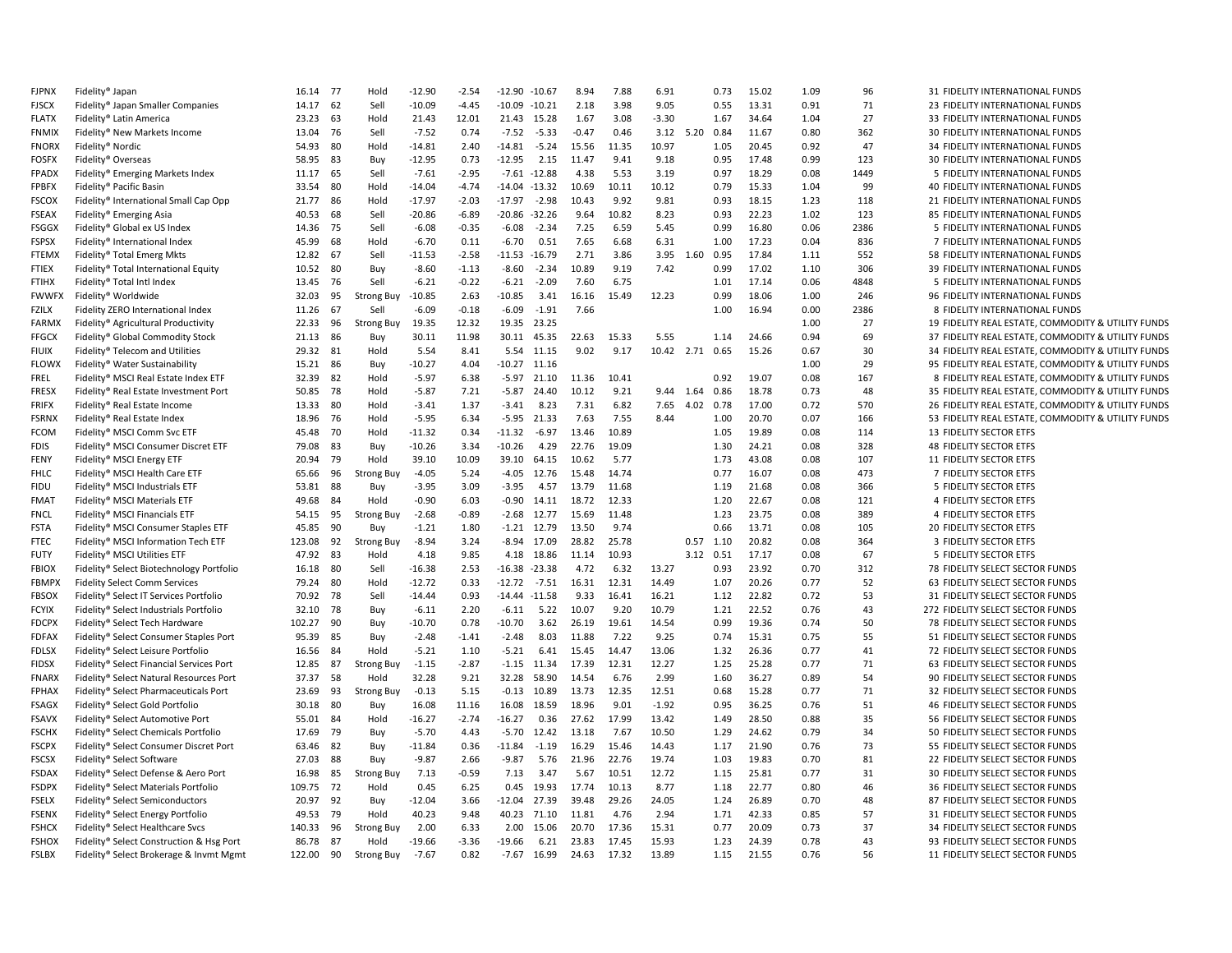| <b>FSLEX</b> | Fidelity® Select Envir and Alt Engy Port                   | 32.79  | 72 | Hold              | $-8.10$  | 5.88    | $-8.10$  | 10.07         | 16.78 | 13.19 | 12.73 |      | 1.30        | 23.82 | 0.85 | 62   | 28 FIDELITY SELECT SECTOR FUNDS  |
|--------------|------------------------------------------------------------|--------|----|-------------------|----------|---------|----------|---------------|-------|-------|-------|------|-------------|-------|------|------|----------------------------------|
| <b>FSMEX</b> | Fidelity® Select Medical Devices & Tech                    | 72.56  | 91 | Buy               | $-12.77$ | 2.44    | $-12.77$ | 5.47          | 17.18 | 18.60 | 18.91 |      | 0.81        | 19.17 | 0.70 | 77   | 58 FIDELITY SELECT SECTOR FUNDS  |
| <b>FSPCX</b> | Fidelity® Select Insurance Port                            | 73.92  | 81 | Hold              | 6.76     | 5.81    | 6.76     | 25.72         | 17.33 | 12.26 | 14.44 |      | 1.03        | 21.24 | 0.83 | 43   | 18 FIDELITY SELECT SECTOR FUNDS  |
| <b>FSPHX</b> | Fidelity® Select Health Care Portfolio                     | 29.48  | 96 | <b>Strong Buy</b> | $-8.76$  | 4.17    | $-8.76$  | 0.07          | 14.48 | 14.57 | 16.89 |      | 0.77        | 18.13 | 0.69 | 137  | 52 FIDELITY SELECT SECTOR FUNDS  |
| <b>FSPTX</b> | Fidelity® Select Technology Portfolio                      | 25.61  | 91 | Buy               | $-12.02$ | 2.77    | $-12.02$ | 4.92          | 30.05 | 25.31 | 19.82 |      | 1.12        | 21.53 | 0.69 | 91   | 107 FIDELITY SELECT SECTOR FUNDS |
| <b>FSRBX</b> | Fidelity® Select Banking Portfolio                         | 29.11  | 80 | <b>Strong Buy</b> | $-2.18$  | $-7.20$ | $-2.18$  | 6.88          | 12.95 | 8.18  | 11.30 |      | 1.36        | 30.59 | 0.79 | 54   | 32 FIDELITY SELECT SECTOR FUNDS  |
| <b>FSRFX</b> | Fidelity® Select Transportation                            | 112.42 | 80 | Hold              | 3.35     | 6.24    | 3.35     | 18.58         | 15.76 | 13.90 | 14.81 |      | 1.17        | 22.63 | 0.80 | 48   | 52 FIDELITY SELECT SECTOR FUNDS  |
| <b>FSRPX</b> | Fidelity® Select Retailing Portfolio                       | 19.84  | 88 | Buy               | $-14.00$ | $-0.40$ | $-14.00$ | $-6.18$       | 17.32 | 17.87 | 17.58 |      | 1.15        | 21.82 | 0.73 | 39   | 46 FIDELITY SELECT SECTOR FUNDS  |
| <b>FSTCX</b> | Fidelity® Select Telecommunications Port                   | 55.45  | 69 | Sell              | $-3.60$  | 1.32    | $-3.60$  | $-9.40$       | 7.74  | 4.92  | 8.43  | 2.68 | 0.61        | 13.06 | 0.79 | 30   | 58 FIDELITY SELECT SECTOR FUNDS  |
| <b>FSUTX</b> | Fidelity® Select Utilities Portfolio                       | 111.29 | 85 | Hold              | 5.94     | 10.87   | 5.94     | 21.34         | 11.87 | 12.74 | 12.15 | 2.08 | 0.63        | 17.58 | 0.76 | 28   | 64 FIDELITY SELECT SECTOR FUNDS  |
| <b>FSVLX</b> | Fidelity® Select FinTech                                   | 16.12  | 75 | Sell              | $-11.18$ | 0.37    | $-11.18$ | $-5.92$       | 8.08  | 10.02 | 10.92 |      | 1.50        | 29.90 | 0.89 | 40   | 25 FIDELITY SELECT SECTOR FUNDS  |
| <b>FWRLX</b> | Fidelity® Select Wireless Portfolio                        | 13.18  | 86 | Hold              | $-7.31$  | 2.09    | $-7.31$  | 3.18          | 19.88 | 15.18 | 13.15 |      | 0.91        | 16.91 | 0.81 | 49   | 55 FIDELITY SELECT SECTOR FUNDS  |
| AAGPX        | American Beacon Lg Cap Value Inv                           | 24.98  | 88 | Buy               | $-0.72$  | 1.83    | $-0.72$  | 11.41         | 14.09 | 10.72 | 11.10 |      | 1.10        | 21.36 | 0.96 | 165  | 23 NTF GROWTH FUNDS              |
| <b>ACMVX</b> |                                                            | 17.30  | 86 | Hold              | 2.39     | 2.39    | 2.39     | 12.48         | 13.41 | 9.18  | 11.98 | 1.20 | 0.96        | 18.99 | 0.98 | 97   | 65 NTF GROWTH FUNDS              |
| ADKSX        | American Century Mid Cap Value Inv<br>Adirondack Small Cap | 23.17  | 80 |                   | 0.56     | 2.52    | 0.56     | 8.52          | 10.50 | 5.50  | 8.39  |      | 1.25        | 26.65 | 1.46 | 52   | 33 NTF GROWTH FUNDS              |
|              |                                                            |        | 91 | Buy               | $-10.54$ | 1.94    | $-10.54$ | 13.56         | 20.99 | 20.24 |       | 0.08 | 0.93        | 17.43 | 0.95 | 38   |                                  |
| AMAGX        | Amana Growth Investor                                      | 65.79  |    | Buy               |          |         |          |               |       |       | 15.16 |      |             |       |      |      | 5 NTF GROWTH FUNDS               |
| <b>AMANX</b> | Amana Income Investor                                      | 61.77  | 84 | Buy               | $-6.38$  | 3.71    | $-6.38$  | 9.12          | 13.61 | 12.17 | 11.35 | 1.01 | 0.88        | 16.29 | 1.04 | 35   | 5 NTF GROWTH FUNDS               |
| ARGFX        | Ariel Investor                                             | 79.27  | 75 | Hold              | $-5.11$  | 1.94    | $-5.11$  | 3.51          | 13.00 | 9.76  | 12.23 |      | 1.31        | 26.13 | 1.00 | 39   | 24 NTF GROWTH FUNDS              |
| ARTLX        | Artisan Value Investor                                     | 14.93  | 71 | Hold              | $-0.73$  | 0.20    | $-0.73$  | 10.29         | 15.84 | 10.88 | 10.60 |      | 1.13        | 22.10 | 1.05 | 42   | <b>26 NTF GROWTH FUNDS</b>       |
| <b>AVPAX</b> | American Beacon Small Cp Val Inv                           | 27.09  | 71 | Hold              | $-0.84$  | 1.04    | $-0.84$  | 5.96          | 12.95 | 7.84  | 10.23 |      | 1.29        | 26.87 | 1.16 | 732  | <b>48 NTF GROWTH FUNDS</b>       |
| BARAX        | <b>Baron Asset Retail</b>                                  | 100.34 | 87 | Hold              | $-14.57$ | 3.21    | $-14.57$ | $-1.59$       | 13.96 | 15.31 | 13.83 | 1.79 | 1.03        | 20.76 | 1.29 | 66   | 10 NTF GROWTH FUNDS              |
| <b>BEQGX</b> | American Century Equity Growth Inv                         | 29.35  | 86 | Buy               | $-6.02$  | 3.22    | $-6.02$  | 9.57          | 15.23 | 13.34 | 12.51 | 0.54 | 0.95        | 17.13 | 0.66 | 138  | 186 NTF GROWTH FUNDS             |
| <b>BGRFX</b> | <b>Baron Growth Retail</b>                                 | 100.60 | 90 | Buy               | $-13.39$ | 0.94    | $-13.39$ | 2.90          | 16.66 | 16.63 | 14.06 |      | 1.16        | 22.72 | 1.29 | 54   | 1 NTF GROWTH FUNDS               |
| <b>BIOPX</b> | <b>Baron Opportunity Retail</b>                            | 34.71  | 89 | Hold              | $-16.08$ | 2.33    | $-16.08$ | $-6.77$       | 27.06 | 26.86 | 16.95 |      | 1.00        | 22.98 | 1.31 | 68   | 39 NTF GROWTH FUNDS              |
| <b>BPSCX</b> | Robeco Boston Partners Sm Cap Val II Inv                   | 28.37  | 74 | Buy               | $-2.31$  | $-0.91$ | $-2.31$  | 3.80          | 12.41 | 7.69  | 10.18 |      | 0.56 1.29   | 26.33 | 1.24 | 181  | 33 NTF GROWTH FUNDS              |
| <b>BPTRX</b> | <b>Baron Partners Retail</b>                               | 187.26 | 80 | Sell              | $-5.90$  | 13.24   | $-5.90$  | 24.19         | 56.28 | 38.66 | 25.47 |      | 1.89        | 41.26 | 1.56 | 33   | 9 NTF GROWTH FUNDS               |
| <b>BSCFX</b> | Baron Small Cap Retail                                     | 31.89  | 86 | Hold              | $-15.72$ | 1.21    | $-15.72$ | $-5.11$       | 14.30 | 14.81 | 12.63 |      | 1.26        | 24.70 | 1.29 | 77   | <b>16 NTF GROWTH FUNDS</b>       |
| <b>BUFMX</b> | <b>Buffalo Mid Cap</b>                                     | 17.72  | 88 | Buy               | $-10.14$ | 2.19    | $-10.14$ | $-1.55$       | 16.63 | 13.94 | 11.11 |      | 0.95        | 18.44 | 1.03 | 65   | 41 NTF GROWTH FUNDS              |
| <b>CAAPX</b> | Ariel Appreciation Investor                                | 45.53  | 76 | Hold              | $-4.57$  | 0.02    | $-4.57$  | 3.86          | 11.60 | 8.18  | 10.56 |      | 1.17        | 23.02 | 1.12 | 44   | 24 NTF GROWTH FUNDS              |
| CAMSX        | Cambiar Small Cap Inv                                      | 15.86  | 71 | Hold              | 0.57     | 1.93    | 0.57     | 4.00          | 13.19 | 9.06  | 8.07  |      | $0.02$ 1.10 | 22.23 | 1.10 | 49   | 64 NTF GROWTH FUNDS              |
| <b>CFIMX</b> | Clipper                                                    | 130.61 | 76 | Hold              | $-4.23$  | $-0.62$ | $-4.23$  | 0.95          | 12.61 | 9.87  | 11.69 | 0.35 | 1.04        | 20.38 | 0.71 | 31   | 25 NTF GROWTH FUNDS              |
| <b>CHDEX</b> | Cullen High Dividend Equity Retail                         | 16.52  | 86 | Hold              | $-0.72$  | 2.37    |          | $-0.72$ 12.71 | 8.92  | 8.63  | 9.86  | 2.07 | 0.88        | 17.13 | 1.00 | 44   | <b>40 NTF GROWTH FUNDS</b>       |
| <b>CHTTX</b> | ASTON/Fairpointe Mid Cap N                                 | 19.03  | 70 | Hold              | $-3.65$  | 1.28    | $-3.65$  | 13.32         | 9.90  | 5.47  | 9.66  |      | 3.80 1.16   | 22.63 | 1.10 | 43   | 149 NTF GROWTH FUNDS             |
| CRMAX        | CRM Small/Mid Cap Value Inv                                | 11.14  | 89 | Buy               | $-4.95$  | 1.46    | $-4.95$  | 6.40          | 13.78 | 12.20 | 10.87 |      | 1.09        | 21.27 | 1.16 | 44   | 59 NTF GROWTH FUNDS              |
| <b>CRMSX</b> | CRM Small Cap Value Inv                                    | 14.69  | 72 | Hold              | $-3.55$  | $-0.47$ | $-3.55$  | $-2.32$       | 5.73  | 5.86  | 9.23  |      | 1.23        | 25.98 | 1.16 | 45   | <b>63 NTF GROWTH FUNDS</b>       |
| <b>CVSIX</b> | Calamos Market Neutral Income A LW                         | 14.50  | 96 | <b>Strong Buy</b> | $-1.36$  | 0.35    | $-1.36$  | 1.97          | 3.98  | 3.82  | 3.63  | 0.43 | 0.18        | 3.30  | 1.15 | 990  | 49 NTF GROWTH FUNDS              |
| <b>DGAGX</b> | Dreyfus Appreciation Investor                              | 43.92  | 92 | Buy               | $-7.82$  | 3.47    | $-7.82$  | 12.74         | 19.82 | 16.63 | 12.37 |      | 0.99        | 17.83 | 0.89 | 52   | 4 NTF GROWTH FUNDS               |
| <b>DISSX</b> | Dreyfus Small Cap Stock Index                              | 31.61  | 79 | Hold              | $-5.75$  | 0.32    | $-5.75$  | 0.73          | 13.13 | 10.39 | 12.07 |      | 1.16        | 23.68 | 0.50 | 604  | 27 NTF GROWTH FUNDS              |
| <b>DREVX</b> | Dreyfus Fund Incorporated                                  | 16.10  | 93 | Buv               | $-2.66$  | 5.77    | $-2.66$  | 20.78         | 20.88 | 17.48 | 14.33 |      | 0.97        | 17.69 | 0.71 | 48   | <b>18 NTF GROWTH FUNDS</b>       |
| <b>DSEFX</b> | Domini Impact Equity Inv                                   | 32.23  | 83 | Buy               | $-7.81$  | 3.29    | $-7.81$  | 9.66          | 19.18 | 13.94 | 11.78 | 0.71 | 0.97        | 17.81 | 1.09 | 349  | 23 NTF GROWTH FUNDS              |
| <b>EGFFX</b> | <b>Edgewood Growth Retail</b>                              | 46.88  | 91 | Hold              | $-17.61$ | 1.01    | $-17.61$ | 0.05          | 18.20 | 18.33 | 16.83 |      | 0.94        | 19.27 | 1.40 | 23   | 14 NTF GROWTH FUNDS              |
| <b>EXEYX</b> | Manning & Napier Equity                                    | 15.38  | 83 | Buy               | $-5.93$  | 3.22    | $-5.93$  | 10.55         | 19.04 | 17.15 | 13.90 |      | 0.97        | 17.63 | 1.05 | 68   | 35 NTF GROWTH FUNDS              |
| <b>FAMEX</b> | FAM Equity-Income Inv                                      | 47.75  | 96 | <b>Strong Buy</b> | $-8.99$  | 4.08    | $-8.99$  | 8.21          | 14.11 | 13.46 | 12.90 |      | 1.00        | 18.83 | 1.25 | 29   | 4 NTF GROWTH FUNDS               |
| <b>FAMVX</b> | FAM Value Inv                                              | 90.57  | 93 | <b>Strong Buy</b> | $-9.05$  | 2.69    | $-9.05$  | 4.82          | 12.38 | 11.20 | 11.71 |      | 1.02        | 18.91 | 1.19 | 35   | <b>6 NTF GROWTH FUNDS</b>        |
| <b>FMIEX</b> | Wasatch Large Cap Value Investor                           | 9.75   | 81 | Hold              | 2.37     | 0.90    | 2.37     | 11.45         | 11.80 | 9.32  | 9.36  | 1.38 | 1.05        | 20.45 | 1.10 | 39   | 41 NTF GROWTH FUNDS              |
| <b>FMIHX</b> | <b>FMI Large Cap</b>                                       | 18.44  | 90 | Buy               | $-6.16$  | 0.60    | $-6.16$  | 4.98          | 11.10 | 10.52 | 11.34 |      | 0.94        | 17.69 | 0.82 | 31   | 17 NTF GROWTH FUNDS              |
| <b>FSCFX</b> | Strategic Advisers® Small-Mid Cap                          | 15.85  | 84 | Buv               | $-7.85$  | 0.06    | $-7.85$  | 0.62          | 14.22 | 11.54 | 11.25 |      | 1.17        | 22.61 | 0.43 | 1016 | 104 NTF GROWTH FUNDS             |
| <b>FSTKX</b> | Federated MDT Stock Svc                                    | 31.27  | 92 | <b>Strong Buy</b> | $-0.15$  | 4.19    |          | $-0.15$ 15.70 | 13.52 | 11.08 | 12.18 |      | 1.02 1.05   | 19.57 | 0.99 | 102  | 70 NTF GROWTH FUNDS              |
|              | Gabelli Asset AAA                                          | 56.51  | 81 | Hold              | $-3.50$  | 2.56    | $-3.50$  | 6.31          | 11.99 | 10.40 | 10.35 |      | 1.01        | 18.70 | 1.36 | 462  | 5 NTF GROWTH FUNDS               |
| <b>GABAX</b> |                                                            |        |    |                   |          |         |          |               |       |       |       |      |             |       |      |      |                                  |
| <b>GABEX</b> | Gabelli Equity Income AAA                                  | 10.77  | 80 | Hold              | $-1.27$  | 2.14    | $-1.27$  | 11.40         | 12.41 | 9.43  | 9.54  |      | 0.96        | 18.15 | 1.42 | 198  | 1 NTF GROWTH FUNDS               |
| <b>GABSX</b> | Gabelli Small Cap Growth AAA                               | 44.26  | 86 | Buy               | $-6.53$  | 0.61    | $-6.53$  | 4.93          | 12.60 | 9.29  | 10.77 |      | 1.10        | 21.32 | 1.38 | 422  | 1 NTF GROWTH FUNDS               |
| <b>GATEX</b> | Gateway A                                                  | 39.34  | 74 | Hold              | $-3.24$  | 1.13    | $-3.24$  | 4.33          | 6.72  | 5.41  | 5.07  | 0.38 | 0.47        | 8.16  | 0.94 | 269  | 11 NTF GROWTH FUNDS              |
| <b>GTSIX</b> | Invesco Small Cap Growth Inv                               | 31.88  | 84 | Sell              | $-20.46$ | $-2.48$ | $-20.46$ | $-16.64$      | 12.92 | 12.28 | 12.37 |      | 1.21        | 25.36 | 1.07 | 131  | 35 NTF GROWTH FUNDS              |
| HCAIX        | Harbor Capital Appreciation Inv                            | 80.69  | 87 | Hold              | $-13.68$ | 3.67    | $-13.68$ | 3.03          | 20.05 | 19.79 | 15.77 |      | 1.14        | 22.95 | 1.01 | 57   | <b>48 NTF GROWTH FUNDS</b>       |
| <b>HFCGX</b> | Hennessy Cornerstone Growth Investor                       | 23.68  | 76 | Hold              | $-5.28$  | 5.48    | $-5.28$  | 3.91          | 16.94 | 9.86  | 10.82 |      | 1.38        | 27.89 | 1.34 | 51   | 98 NTF GROWTH FUNDS              |
| <b>HFCSX</b> | Hennessy Focus Investor                                    | 62.69  | 86 | Hold              | $-9.25$  | 1.34    | $-9.25$  | 5.30          | 14.23 | 11.66 | 12.35 |      | 1.22        | 23.90 | 1.49 | 21   | 4 NTF GROWTH FUNDS               |
| <b>HRTVX</b> | <b>Heartland Value</b>                                     | 45.15  | 69 | Hold              | $-2.76$  | 0.44    | $-2.76$  | 5.13          | 11.66 | 8.78  | 8.09  |      | $0.02$ 1.24 | 24.72 | 1.10 | 99   | <b>45 NTF GROWTH FUNDS</b>       |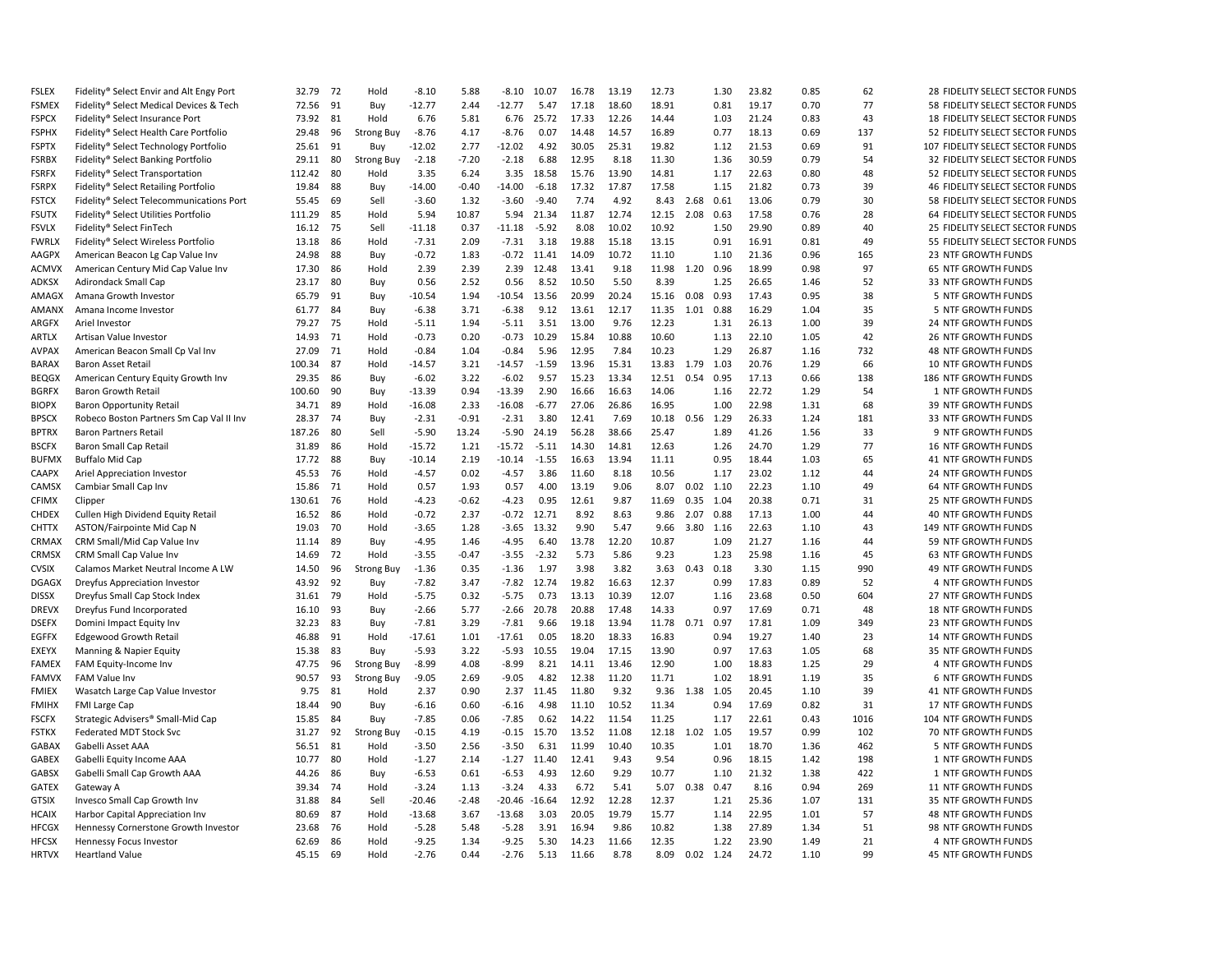| <b>ICMAX</b>          | Intrepid Small Cap                                                 | 16.14         | 64 | Hold              | $-11.03$           | $-1.65$ | $-11.03 -13.55$ |          | 6.12  | 3.38  | 3.46           |             | 0.88 | 17.64 | 1.31         | 37  | 81 NTF GROWTH FUNDS                         |
|-----------------------|--------------------------------------------------------------------|---------------|----|-------------------|--------------------|---------|-----------------|----------|-------|-------|----------------|-------------|------|-------|--------------|-----|---------------------------------------------|
| <b>JAENX</b>          | Janus Enterprise T                                                 | 145.48        | 93 | <b>Strong Buy</b> | $-6.96$            | 0.34    | $-6.96$         | 4.01     | 14.53 | 15.61 | 14.43          |             | 1.04 | 19.84 | 0.91         | 82  | 12 NTF GROWTH FUNDS                         |
| <b>JAMRX</b>          | Janus Research T                                                   | 60.90         | 91 | Buy               | $-10.43$           | 2.10    | $-10.43$        | 7.13     | 18.31 | 16.85 | 14.70          |             | 1.03 | 19.07 | 0.79         | 84  | 31 NTF GROWTH FUNDS                         |
| <b>JATTX</b>          | Janus Triton T                                                     | 30.26         | 86 | Buy               | $-9.51$            | 1.04    | $-9.51$         | $-3.67$  | 10.70 | 12.38 | 12.68          |             | 1.15 | 22.72 | 0.91         | 126 | 24 NTF GROWTH FUNDS                         |
| <b>JAVTX</b>          | Janus Venture T                                                    | 83.14         | 83 | Hold              | $-13.26$           | $-3.11$ | $-13.26$        | $-8.27$  | 9.91  | 11.73 | 12.22          |             | 1.10 | 22.37 | 0.91         | 141 | 21 NTF GROWTH FUNDS                         |
| JENSX                 | Jensen Quality Growth .                                            | 62.29         | 94 | <b>Strong Buy</b> | $-7.60$            | 3.51    | $-7.60$         | 16.96    | 17.06 | 16.79 | 14.79          |             | 0.92 | 16.94 | 0.82         | 30  | 12 NTF GROWTH FUNDS                         |
| <b>JMVSX</b>          | JPMorgan Mid Cap Value Sel                                         | 40.51         | 81 | Hold              | $-1.03$            | 0.97    | $-1.03$         | 11.24    | 12.36 | 9.36  | 11.48          |             | 1.10 | 21.66 | 0.89         | 109 | 21 NTF GROWTH FUNDS                         |
| <b>KAUFX</b>          | Federated Kaufmann R                                               | 5.64          | 81 | Sell              | $-15.82$           | 0.53    | $-15.82$        | $-10.44$ | 7.21  | 12.27 | 12.41          |             | 0.92 | 19.78 | 1.96         | 212 | 34 NTF GROWTH FUNDS                         |
| <b>LCEIX</b>          | <b>Invesco Diversified Dividend Investor</b>                       | 20.41         | 89 | <b>Strong Buy</b> | 2.69               | 2.38    | 2.69            | 12.58    | 11.18 | 8.39  | 10.62          | 1.50        | 0.82 | 16.33 | 0.70         | 83  | <b>34 NTF GROWTH FUNDS</b>                  |
| <b>LCGRX</b>          | Loomis Sayles Small Cap Growth Retail                              | 24.29         | 85 | Hold              | $-13.31$           | $-0.37$ | $-13.31$        | $-7.45$  | 11.77 | 13.53 | 12.25          | 3.69        | 1.12 | 22.74 | 1.17         | 98  | 52 NTF GROWTH FUNDS                         |
| <b>MCGFX</b>          | ASTON/Montag & Caldwell Growth N                                   | 12.58         | 86 | Buy               | $-8.64$            | 1.94    | $-8.64$         | 12.54    | 20.62 | 17.95 | 13.33          |             | 0.96 | 17.77 | 0.91         | 26  | 109 NTF GROWTH FUNDS                        |
| <b>MERFX</b>          | Merger Investor                                                    | 17.38         | 82 | Hold              | 0.17               | $-0.06$ | 0.17            | $-0.87$  | 2.87  | 3.98  | 2.99           |             | 0.12 | 3.13  | 1.53         | 462 | 162 NTF GROWTH FUNDS                        |
| <b>MFLDX</b>          | MainStay Marketfield I                                             | 23.25         | 64 | Hold              | 5.54               | 4.26    | 5.54            | 9.15     | 13.20 | 9.11  | 4.60           |             | 0.69 | 14.09 | 2.24         | 44  | 26 NTF GROWTH FUNDS                         |
| <b>MFOCX</b>          | Marsico Focus                                                      | 24.24         | 86 | Hold              | $-11.82$           | 2.89    | $-11.82$        | 5.77     | 21.94 | 20.38 | 14.73          |             | 1.04 | 20.22 | 1.34         | 24  | 28 NTF GROWTH FUNDS                         |
| MGRIX                 | Marsico Growth                                                     | 19.39         | 86 | Hold              | $-12.66$           | 2.81    | $-12.66$        | $-0.25$  | 21.73 | 19.97 | 14.08          |             | 1.04 | 20.37 | 1.34         | 28  | 58 NTF GROWTH FUNDS                         |
| <b>MGSEX</b>          | AMG Managers Special Equity Service                                | 69.37         | 78 | Sell              | $-15.83$           | $-5.54$ | $-15.83$        | $-16.98$ | 8.94  | 10.54 | 10.84          | 4.83        | 1.04 | 22.51 | 1.18         | 39  | 222 NTF GROWTH FUNDS                        |
| <b>MUHLX</b>          | Muhlenkamp                                                         | 60.29         | 76 | Hold              | 5.38               | 4.27    | 5.38            | 20.66    | 17.54 | 11.21 | 8.21           |             | 1.00 | 19.66 | 1.16         | 30  | 8 NTF GROWTH FUNDS                          |
| <b>MXXIX</b>          | Marsico 21st Century                                               | 39.41         | 85 | Hold              | $-15.10$           | $-0.33$ | $-15.10$        | $-7.09$  | 14.82 | 16.40 | 13.16          |             | 1.04 | 21.54 | 1.33         | 51  | 20 NTF GROWTH FUNDS                         |
| <b>NBGEX</b>          | Neuberger Berman Genesis Tr                                        | 66.35         | 82 | Buy               | $-11.02$           | $-0.69$ | $-11.02$        | $-1.40$  | 13.79 | 12.13 | 11.72          |             | 0.98 | 19.37 | 1.09         | 105 | 12 NTF GROWTH FUNDS                         |
| NESGX                 | Needham Small Cap Growth                                           | 20.51         | 90 | Buy               | $-11.56$           | $-0.29$ | $-11.56$        | $-8.61$  | 30.69 | 22.12 | 14.57          |             | 0.99 | 23.73 | 1.89         | 46  | 133 NTF GROWTH FUNDS                        |
| <b>NOLVX</b>          | Northern Large Cap Value                                           | 21.27         | 81 | Hold              | $-0.70$            | 2.90    | $-0.70$         | 13.00    | 13.26 | 10.29 | 10.81          |             | 1.06 | 20.23 | 0.57         | 165 | 75 NTF GROWTH FUNDS                         |
| <b>NOSGX</b>          | Northern Small Cap Value                                           | 20.71 72      |    | Hold              | $-2.82$            | 0.58    | $-2.82$         | 3.28     | 9.44  | 6.25  | 9.47           |             | 1.12 | 23.20 | 1.00         | 526 | 28 NTF GROWTH FUNDS                         |
| <b>OAKLX</b>          | Oakmark Select I                                                   | 60.35         | 80 | Hold              | $-6.07$            | $-1.73$ | $-6.07$         | 8.47     | 16.21 | 8.49  | 11.06          |             | 1.29 | 25.67 | 0.98         | 27  | 20 NTF GROWTH FUNDS                         |
| <b>OAKMX</b>          | Oakmark I                                                          | 116.04        | 91 | <b>Strong Buy</b> | $-2.63$            | $-0.51$ | $-2.63$         | 13.12    | 18.41 | 13.73 | 13.80          | 1.24        | 1.24 | 24.24 | 0.91         | 56  | 19 NTF GROWTH FUNDS                         |
| <b>PCKAX</b>          | PIMCO StocksPLUS® Small                                            | 9.34          | 82 | Buy               | $-8.97$            | 0.86    | -8.97           | $-8.04$  | 10.55 | 9.00  | 11.52          | 0.67        | 1.29 | 26.08 | 1.10         | 593 | 339 NTF GROWTH FUNDS                        |
| <b>PEOPX</b>          | Dreyfus S&P 500 Index                                              | 57.06         | 92 | Buy               | $-4.71$            | 3.69    | $-4.71$         | 15.08    | 18.34 | 15.42 | 14.07          |             | 1.00 | 17.77 | 0.50         | 507 | 3 NTF GROWTH FUNDS                          |
| <b>PESPX</b>          | Dreyfus MidCap Index                                               | 33.90         | 89 | Buy               | $-4.99$            | 1.35    | $-4.99$         | 4.10     | 13.59 | 10.57 | 11.68          |             | 1.15 | 22.07 | 0.50         | 402 | 15 NTF GROWTH FUNDS                         |
|                       |                                                                    |               | 82 | Hold              | $-0.81$            | 2.55    | $-0.81$         | 9.44     | 13.76 | 11.38 |                | $0.49$ 1.13 |      | 21.92 | 1.20         | 911 |                                             |
| <b>PIXAX</b>          | PIMCO Fundamental IndexPLUS AR                                     | 6.17<br>59.74 | 93 |                   | $-5.74$            | 3.30    |                 | 12.23    | 18.89 | 16.25 | 12.77<br>14.88 | 1.47        | 0.88 | 15.95 | 0.84         | 41  | 271 NTF GROWTH FUNDS                        |
| PRBLX<br><b>PTOAX</b> | Parnassus Core Equity Investor<br>PIMCO StocksPLUS Absolute Return | 10.80         | 96 | <b>Strong Buy</b> | $-6.13$            | 3.28    | -5.74<br>-6.13  | 12.48    | 17.93 | 15.14 | 14.60          | 0.47        | 1.13 | 20.15 | 1.05         | 675 | 26 NTF GROWTH FUNDS<br>363 NTF GROWTH FUNDS |
| <b>RYOCX</b>          |                                                                    | 68.39         | 92 | <b>Strong Buy</b> |                    | 4.16    | $-9.21$         | 12.69    | 25.59 | 21.74 | 18.14          |             | 1.04 | 19.84 |              | 116 | 57 NTF GROWTH FUNDS                         |
| <b>RYPFX</b>          | Rydex NASDAQ-100® Inv                                              | 8.74          | 74 | Buy<br>Hold       | $-9.21$<br>$-9.15$ | $-0.79$ | $-9.15$         | $-2.54$  | 11.76 | 10.24 | 9.61           |             | 1.16 | 22.86 | 1.33<br>1.24 | 299 | 60 NTF GROWTH FUNDS                         |
|                       | Royce Pennsylvania Mutual Svc                                      |               |    |                   |                    |         |                 |          |       |       |                |             |      |       |              |     |                                             |
| <b>RYTFX</b>          | Royce Total Return Svc                                             | 8.83          | 80 | Hold              | $-2.64$            | 0.91    | $-2.64$         | 4.34     | 11.82 | 8.55  | 9.63           |             | 1.06 | 21.34 | 1.50         | 98  | 64 NTF GROWTH FUNDS                         |
| <b>RYVFX</b>          | Royce Small Value Svc                                              | 9.41          | 72 | Buy               | $-9.34$            | $-1.47$ | $-9.34$         | $-3.72$  | 5.46  | 4.98  | 5.46           |             | 1.29 | 26.30 | 1.49         | 97  | 53 NTF GROWTH FUNDS                         |
| <b>RYVPX</b>          | Royce Small Growth Plus Svc                                        | 7.04          | 74 | Hold              | $-16.69$           | 0.14    | $-16.69$        | $-20.10$ | 12.68 | 10.78 | 10.01          |             | 1.20 | 26.17 | 1.49         | 99  | 50 NTF GROWTH FUNDS                         |
| <b>SCSAX</b>          | Wells Fargo Advantage Common Stock A                               | 20.12         | 80 | Hold              | $-8.09$            | 1.21    | $-8.09$         | 4.13     | 12.79 | 10.44 | 10.79          |             | 1.23 | 23.74 | 1.25         | 87  | 48 NTF GROWTH FUNDS                         |
| <b>SDVSX</b>          | Sit Dividend Growth S                                              | 16.38         | 92 | Buy               | $-4.66$            | 3.02    | $-4.66$         | 13.82    | 16.83 | 13.60 | 12.48          |             | 0.97 | 17.37 | 0.95         | 68  | 43 NTF GROWTH FUNDS                         |
| <b>SENAX</b>          | Wells Fargo Advantage Enterprise A                                 | 51.22         | 81 | Hold              | $-18.72$           | 0.67    | $-18.72 -12.03$ |          | 15.02 | 15.45 | 12.57          |             | 1.11 | 24.31 | 1.18         | 54  | 41 NTF GROWTH FUNDS                         |
| <b>SLASX</b>          | Selected American Shares S                                         | 39.64         | 79 | Hold              | $-6.38$            | $-1.83$ | $-6.38$         | $-3.72$  | 12.47 | 10.15 | 10.88          | 0.30        | 1.05 | 20.68 | 0.98         | 44  | 20 NTF GROWTH FUNDS                         |
| SOPVX                 | Wells Fargo Advantage Opportunity A                                | 50.54         | 95 | <b>Strong Buy</b> | $-8.49$            | 2.58    | $-8.49$         | 9.25     | 16.29 | 13.76 | 12.10          |             | 1.06 | 19.18 | 1.18         | 61  | 29 NTF GROWTH FUNDS                         |
| <b>SSHFX</b>          | Sound Shore Investor                                               | 40.75         | 86 | Buy               | $-0.97$            | 0.39    | $-0.97$         | 10.07    | 13.33 | 9.60  | 11.45          | 2.77        | 1.06 | 20.51 | 0.93         | 35  | 44 NTF GROWTH FUNDS                         |
| <b>TAVFX</b>          | Third Avenue Value Instl                                           | 58.18         | 78 | Buy               | 14.87              | 6.62    | 14.87           | 17.08    | 14.93 | 7.99  | 8.44           | 0.80        | 1.51 | 31.11 | 1.21         | 36  | <b>18 NTF GROWTH FUNDS</b>                  |
| <b>TGCNX</b>          | <b>TCW Select Equities N</b>                                       | 28.88         | 86 | Hold              | $-14.00$           | 2.23    | $-14.00$        | 7.77     | 19.62 | 19.60 | 14.56          |             | 1.01 | 19.88 | 1.00         | 32  | 8 NTF GROWTH FUNDS                          |
| <b>TGDVX</b>          | TCW Relative Value Large Cap N                                     | 14.34         | 77 | Hold              | $-0.76$            | 2.06    | $-0.76$         | 11.42    | 14.49 | 9.48  | 10.88          | 1.02 1.12   |      | 21.82 | 0.90         | 48  | 17 NTF GROWTH FUNDS                         |
| <b>TGIGX</b>          | TCW Relative Value Dividend Apprec N                               | 21.11         | 88 | Buy               | $-0.56$            | 2.22    | $-0.56$         | 14.11    | 14.61 | 9.48  | 10.80          | 1.50        | 1.06 | 20.46 | 0.90         | 48  | 17 NTF GROWTH FUNDS                         |
| <b>TOPHX</b>          | <b>Tocqueville Phoenix</b>                                         | 23.19         | 70 | Hold              | $-6.68$            | $-1.40$ | $-6.68$         | 0.19     | 10.99 | 5.88  | 5.78           |             | 1.29 | 27.00 | 1.25         | 44  | 21 NTF GROWTH FUNDS                         |
| <b>TWCIX</b>          | American Century Select Inv                                        | 108.14        | 90 | Buy               | $-7.34$            | 4.78    | $-7.34$         | 15.17    | 22.31 | 19.30 | 15.46          |             | 1.01 | 18.73 | 0.95         | 54  | 11 NTF GROWTH FUNDS                         |
| <b>TWCUX</b>          | American Century Ultra® Inv                                        | 79.31         | 92 | Buy               | $-9.46$            | 4.03    | $-9.46$         | 11.49    | 24.41 | 22.20 | 17.27          |             | 1.13 | 21.46 | 0.94         | 62  | 8 NTF GROWTH FUNDS                          |
| <b>TWHIX</b>          | American Century Heritage Inv                                      | 21.83         | 86 | Hold              | $-14.19$           | 1.24    | $-14.19$        | $-5.22$  | 15.40 | 14.70 | 12.06          |             | 1.13 | 23.12 | 1.00         | 84  | 44 NTF GROWTH FUNDS                         |
| <b>TWVLX</b>          | American Century Value Inv                                         | 9.16          | 76 | Hold              | 3.11               | 2.07    | 3.11            | 12.26    | 13.62 | 9.54  | 11.01          | 1.43        | 1.05 | 21.20 | 1.00         | 100 | 53 NTF GROWTH FUNDS                         |
| <b>UMBMX</b>          | Scout Mid Cap                                                      | 24.25         | 90 | Buy               | $-0.66$            | 4.35    | $-0.66$         | 6.19     | 15.59 | 13.50 | 12.56          |             | 1.07 | 20.57 | 0.95         | 160 | 109 NTF GROWTH FUNDS                        |
| WBGSX                 | William Blair Growth N                                             | 10.74         | 95 | <b>Strong Buy</b> | $-9.06$            | 2.29    | $-9.06$         | 6.35     | 19.52 | 19.50 | 14.71          |             | 0.95 | 17.78 | 1.20         | 60  | <b>30 NTF GROWTH FUNDS</b>                  |
| <b>WFDAX</b>          | Wells Fargo Advantage Discovery A                                  | 26.25         | 79 | Sell              | $-18.88$           | 0.77    | $-18.88$        | $-18.23$ | 12.11 | 13.61 | 12.00          |             | 1.15 | 25.90 | 1.19         | 68  | 51 NTF GROWTH FUNDS                         |
| <b>WOGSX</b>          | White Oak Select Growth                                            | 131.65        | 91 | Buy               | $-8.94$            | 1.42    | $-8.94$         | 9.10     | 14.83 | 14.36 | 13.30          |             | 0.96 | 17.56 | 0.89         | 25  | 5 NTF GROWTH FUNDS                          |
| <b>WPVLX</b>          | Weitz Partners Value Investor                                      | 32.18         | 85 | Hold              | $-8.71$            | 1.04    | $-8.71$         | 4.13     | 11.95 | 8.44  | 8.77           |             | 1.07 | 20.30 | 1.07         | 34  | 7 NTF GROWTH FUNDS                          |
| <b>WVALX</b>          | Weitz Value Investor                                               | 56.83         | 86 | Buy               | $-8.00$            | 3.23    | $-8.00$         | 8.63     | 17.13 | 13.86 | 11.56          | 0.60        | 0.95 | 17.53 | 1.04         | 31  | 14 NTF GROWTH FUNDS                         |
| <b>YAFFX</b>          | AMG Yacktman Focused Service                                       | 20.80         | 90 | Buv               | $-1.93$            | $-0.10$ | $-1.93$         | 5.88     | 13.63 | 12.67 | 11.72          |             | 0.83 | 16.41 | 1.28         | 62  | <b>19 NTF GROWTH FUNDS</b>                  |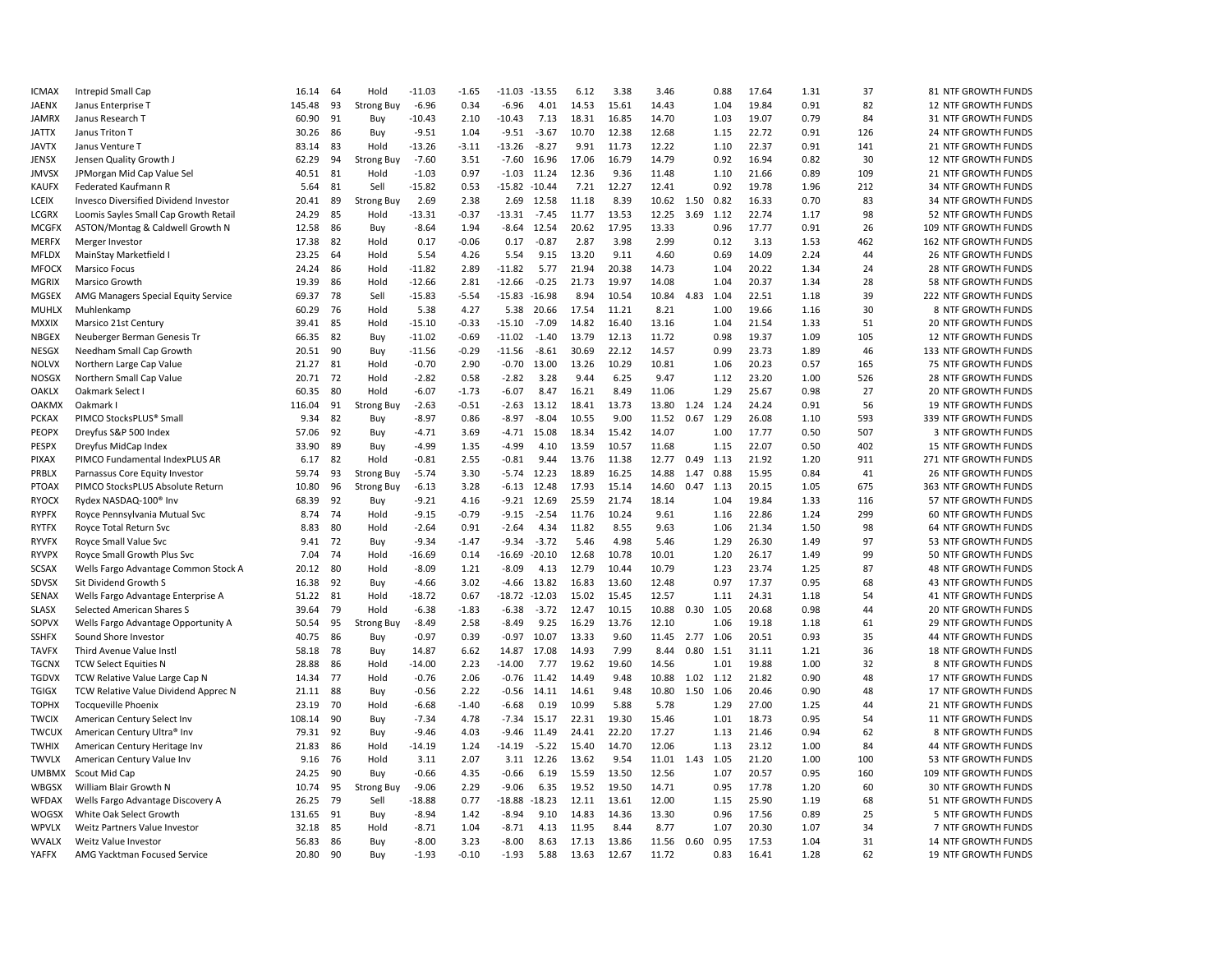| <b>ACITX</b>          | American Century Infl-Adj Bond Inv                                    | 12.53          | 82   | Buy                       | $-2.64$            | $-1.49$ | $-2.64$            | 4.89               | 6.05         | 4.09 | 2.27         | 2.89          | 0.88         | 4.49         | 0.47         | 185         | 22 NTF INCOME FUNDS        |
|-----------------------|-----------------------------------------------------------------------|----------------|------|---------------------------|--------------------|---------|--------------------|--------------------|--------------|------|--------------|---------------|--------------|--------------|--------------|-------------|----------------------------|
| <b>ADFIX</b>          | American Century Diversified Bond Inv                                 | 10.28          | - 77 | Sell                      | $-5.83$            | $-2.80$ | $-5.83$            | $-3.81$            | 2.00         | 2.00 | 2.10         | 1.62 1.03     |              | 4.22         | 0.60         | 584         | 238 NTF INCOME FUNDS       |
| AGIVX                 | Invesco US Government Investor                                        | 7.59           | 56   | Hold                      | $-3.08$            | $-1.43$ | $-3.08$            | $-1.93$            | $-0.10$      | 0.39 | 0.77         | 2.88          | 0.85         | 15.70        | 0.90         | 271         | 276 NTF INCOME FUNDS       |
| <b>BCOSX</b>          | Baird Core Plus Bond Inv                                              | 11.39          | 77   | Sell                      | $-6.25$            | $-2.80$ | $-6.25$            | $-4.36$            | 2.14         | 2.48 | 2.84         | 2.15          | 1.09         | 4.79         | 0.55         | 1485        | <b>45 NTF INCOME FUNDS</b> |
| <b>BEGBX</b>          | American Century International Bd Inv                                 | 12.18          | 55   | Sell                      | $-6.81$            | $-3.49$ | $-6.81$            | $-8.88$            | $-0.65$      | 0.64 | $-0.63$      | 1.43 1.18     |              | 7.10         | 0.80         | 348         | 58 NTF INCOME FUNDS        |
| <b>BGNMX</b>          | American Century Ginnie Mae Inv                                       | 9.84           | 64   | Sell                      | $-4.39$            | $-2.81$ | $-4.39$            | $-5.43$            | 0.47         | 0.98 | 1.14         | 1.98          | 0.44         | 2.50         | 0.55         | 303         | 308 NTF INCOME FUNDS       |
| <b>BJBHX</b>          | Aberdeen Global High Income A                                         | 8.19           | 83   | <b>Strong Buy</b>         | $-5.51$            | $-0.97$ | $-5.51$            | $-2.32$            | 3.75         | 3.81 | 3.96         | 0.05          | 0.81         | 10.80        | 1.02         | 231         | 98 NTF INCOME FUNDS        |
| <b>CPTNX</b>          | American Century Government Bond Inv                                  | 10.65          | 63   | Sell                      | $-4.82$            | $-2.69$ | $-4.82$            | $-3.76$            | 1.42         | 1.70 | 1.45         | 1.68          | 0.78         | 3.57         | 0.47         | 187         | 246 NTF INCOME FUNDS       |
| <b>DBMIX</b>          | Dreyfus Bond Market Index Inv                                         | 9.88           | 70   | Sell                      | $-6.04$            | $-2.80$ | $-6.04$            | $-4.63$            | 1.28         | 1.74 | 1.78         | 1.84          | 0.99         | 4.01         | 0.40         | 2456        | 183 NTF INCOME FUNDS       |
| <b>DLFNX</b>          | DoubleLine Core Fixed Income N                                        | 10.32          | 82   | Sell                      | $-5.03$            | $-2.39$ | $-5.03$            | $-3.43$            | 1.38         | 1.97 | 2.62         | 2.66          | 0.92         | 5.12         | 0.73         | 1997        | 155 NTF INCOME FUNDS       |
| <b>DLTNX</b>          | DoubleLine Total Return Bond N                                        | 9.82           | 84   | Hold                      | $-4.89$            | $-2.80$ | $-4.89$            | $-3.38$            | 0.76         | 1.64 | 2.52         | 3.11          | 0.79         | 3.90         | 0.75         | 2894        | 91 NTF INCOME FUNDS        |
| <b>EXCPX</b>          | Manning & Napier Unconstrained Bond S                                 | 10.13          | 77   | Sell                      | $-4.17$            | $-2.04$ | $-4.17$            | $-1.89$            | 2.95         | 2.56 | 2.69         | 2.94          | 0.52         | 4.11         | 0.74         | 223         | 69 NTF INCOME FUNDS        |
| <b>FHYTX</b>          | Federated High Yield Service                                          | 6.72           | 90   | <b>Strong Buy</b>         | $-4.22$            | $-0.97$ | $-4.22$            | 0.29               | 5.54         | 4.79 | 6.32         | 4.08          | 0.56         | 10.24        | 0.98         | 566         | 41 NTF INCOME FUNDS        |
| <b>FIGIX</b>          | Federated US Govt 2-5 Yr Svc                                          | 10.47          | 67   | Sell                      | $-4.41$            | $-2.74$ | $-4.41$            | $-5.54$            | 0.36         | 0.58 | 0.27         | 0.90          | 0.55         | 2.98         | 0.83         | 33          | 76 NTF INCOME FUNDS        |
| <b>FPCIX</b>          | Strategic Advisers® Core Income                                       | 10.10          | 76   | Sell                      | $-6.12$            | $-2.87$ | $-6.12$            | $-3.71$            | 2.50         | 2.77 | 2.90         |               | 1.07         | 4.63         | 0.39         | 4093        | 109 NTF INCOME FUNDS       |
| <b>FPIOX</b>          | Strategic Advisers® Income Opportunities                              | 9.15           | 90   | <b>Strong Buy</b>         | $-3.78$            | $-0.67$ | $-3.78$            | 0.66               | 4.51         | 4.52 | 5.28         |               | 0.65         | 9.23         | 0.52         | 1173        | 43 NTF INCOME FUNDS        |
| <b>FTGSX</b>          | Federated Total Return Govt Bd Svc                                    | 10.60          | 74   | Sell                      | $-5.38$            | $-3.03$ | $-5.38$            | $-4.78$            | 0.92         | 1.42 | 1.23         | 1.17 0.93     |              | 4.47         | 0.67         | 95          | 139 NTF INCOME FUNDS       |
| <b>FULBX</b>          | Federated Ultrashort Bond Svc                                         | 9.07           | 82   | <b>Strong Buy</b>         | $-0.91$            | $-0.49$ | $-0.91$            | $-0.97$            | 1.18         | 1.40 | 1.07         | 0.79          | 0.25         | 2.50         | 0.47         | 723         | 26 NTF INCOME FUNDS        |
| <b>HYFIX</b>          | Harbor High-Yield Bond Inv                                            | 9.48           | 86   | Strong Buy                | $-3.78$            | $-0.65$ | $-3.78$            | $-0.42$            | 3.76         | 3.76 | 4.22         | 2.75          | 0.69         | 8.38         | 1.01         | 514         | 126 NTF INCOME FUNDS       |
| <b>HYINX</b>          | Invesco High Yield Investor                                           | 3.76           | 86   | Buy                       | $-3.98$            | $-0.94$ | $-3.98$            | $-0.70$            | 2.81         | 3.23 | 4.39         | 4.46          | 0.66         | 10.29        | 1.08         | 232         | 101 NTF INCOME FUNDS       |
| <b>JAFIX</b>          | Janus Flexible Bond T                                                 | 10.35          | 77   | Sell                      | $-6.28$            | $-3.21$ | $-6.28$            | $-3.93$            | 2.93         | 2.66 | 2.70         | 1.39          | 1.16         | 5.11         | 0.68         | 442         | 132 NTF INCOME FUNDS       |
| <b>JAHYX</b>          | Janus High-Yield T                                                    | 8.01           | 90   | <b>Strong Buy</b>         | $-5.49$            | $-1.34$ | $-5.49$            | $-1.49$            | 4.22         | 4.13 | 4.98         | 4.91          | 0.80         | 10.07        | 0.87         | 278         | 120 NTF INCOME FUNDS       |
| <b>JASBX</b>          | Janus Short-Term Bond T                                               | 2.94           | 83   | <b>Strong Buy</b>         | $-3.32$            | $-1.57$ | $-3.32$            | $-3.33$            | 1.14         | 1.33 | 1.21         | 1.31          | 0.42         | 2.90         | 0.64         | 288         | 112 NTF INCOME FUNDS       |
| LSBRX                 | Loomis Sayles Bond Retail                                             | 12.75          | 77   | Sell                      | $-5.21$            | $-1.24$ | $-5.21$            | $-1.09$            | 1.77         | 2.16 | 3.25         | 3.18          | 0.75         | 8.05         | 0.92         | 609         | 87 NTF INCOME FUNDS        |
|                       |                                                                       |                | 63   |                           |                    | $-3.01$ |                    | $-6.68$            | 1.61         | 2.08 |              |               |              | 6.03         |              | 305         | 267 NTF INCOME FUNDS       |
| LSGLX<br><b>MBFAX</b> | Loomis Sayles Global Bond Retail<br>Wells Fargo Advantage Core Bond A | 15.47<br>12.46 | 77   | Sell<br>Sell              | $-6.01$<br>$-6.18$ | $-2.88$ | $-6.01$<br>$-6.18$ | $-4.91$            | 1.53         | 1.84 | 1.23<br>2.12 | 1.66<br>1.58  | 1.13<br>1.04 | 4.25         | 0.94<br>0.78 | 814         | 457 NTF INCOME FUNDS       |
| <b>MGFIX</b>          |                                                                       | 23.32          | 74   | Sell                      | $-5.89$            | $-2.41$ | $-5.89$            | $-4.14$            | 2.14         | 2.58 | 3.27         | 1.97 1.03     |              | 6.18         | 0.68         | 154         | 186 NTF INCOME FUNDS       |
|                       | AMG Managers Bond Service                                             |                | 86   |                           | $-3.92$            | $-1.94$ |                    |                    |              | 2.08 |              |               |              |              |              | 973         |                            |
| <b>MWCRX</b>          | Metropolitan West Unconstrained Bond M                                | 11.17<br>10.06 | 95   | Hold                      | $-4.54$            | $-0.70$ | $-3.92$            | $-3.14$<br>$-1.29$ | 1.64<br>5.24 | 4.85 | 2.95         | 2.78          | 0.61         | 5.08         | 1.03<br>0.85 | 276         | 165 NTF INCOME FUNDS       |
| <b>MWHYX</b>          | Metropolitan West High Yield Bond M                                   | 8.57           |      | <b>Strong Buy</b><br>Hold |                    | $-1.52$ | $-4.54$            |                    | 1.03         |      | 4.80<br>1.62 | 4.22          | 0.71         | 6.14<br>2.05 | 0.62         | 509         | 108 NTF INCOME FUNDS       |
| <b>MWLDX</b>          | Metropolitan West Low Duration Bond M                                 |                | 87   |                           | $-2.70$            |         | $-2.70$            | $-2.65$            |              | 1.29 |              | 1.17 0.37     |              |              |              |             | 256 NTF INCOME FUNDS       |
| <b>MWTRX</b>          | Metropolitan West Total Return Bond M                                 | 10.19          | 81   | Sell                      | $-6.25$            | $-3.09$ | $-6.25$            | $-4.68$            | 2.05         | 2.31 | 2.88         | 1.58          | 1.04         | 4.26         | 0.67         | 1853        | 470 NTF INCOME FUNDS       |
| <b>NHFIX</b>          | Northern High Yield Fixed Income                                      | 6.39           | 90   | Buy                       | $-4.41$            | $-0.85$ | $-4.41$            | $-0.67$            | 4.72         | 4.62 | 5.16         | 5.61          | 0.74         | 11.12        | 0.78         | 481         | 55 NTF INCOME FUNDS        |
| <b>NOFIX</b>          | Northern Fixed Income                                                 | 9.84           | 78   | Sell                      | $-6.37$            | $-2.67$ | $-6.37$            | $-3.60$            | 2.29<br>0.73 | 2.44 | 2.68         | 2.37 1.12     |              | 5.05         | 0.45         | 518<br>1059 | 261 NTF INCOME FUNDS       |
| PAEMX                 | PIMCO Emerging Markets Bond                                           | 9.29           | 72   | Sell                      | $-8.31$            | $-0.19$ | $-8.31$            | $-5.93$            |              | 1.83 | 2.80         | 4.17          | 1.19         | 11.42        | 1.24         |             | 69 NTF INCOME FUNDS        |
| PAGNX                 | PIMCO GNMA                                                            | 10.56          | 64   | Sell                      | $-4.72$            | $-2.96$ | $-4.72$            | $-5.20$            | 1.03         | 1.38 | 1.46         | 1.41          | 0.43         | 2.57         | 0.91         | 1907        | 1091 NTF INCOME FUNDS      |
| <b>PASAX</b>          | PIMCO All Asset                                                       | 12.34          | 84   | <b>Strong Buy</b>         | $-2.34$            | 0.74    | $-2.34$            | 5.96               | 8.80         | 6.74 |              | 4.96 10.01    | 0.96         | 11.27        | 1.37         | 43          | 143 NTF INCOME FUNDS       |
| PBDAX                 | PIMCO Investment Grade Corp Bd                                        | 9.75           | 76   | Sell                      | $-8.05$            | $-3.09$ | $-8.05$            | $-5.21$            | 1.71         | 2.61 | 3.82         | 2.76          | 1.47         | 7.99         | 0.92         | 2174        | 173 NTF INCOME FUNDS       |
| <b>PDVAX</b>          | PIMCO Diversified Inc                                                 | 10.18          | 82   | Sell                      | $-7.19$            | $-1.45$ | $-7.19$            | $-4.75$            | 1.45         | 2.73 | 3.83         | 3.08          | 0.99         | 7.29         | 1.17         | 2320        | 110 NTF INCOME FUNDS       |
| PFOAX                 | PIMCO Foreign Bond (USD-Hedged)                                       | 10.30          | 82   | Sell                      | $-3.82$            | $-1.42$ | $-3.82$            | $-4.43$            | 1.16         | 2.22 | 3.74         | 1.37          | 0.66         | 3.82         | 0.92         | 1502        | 520 NTF INCOME FUNDS       |
| PFUAX                 | PIMCO Foreign Bond (Unhedged)                                         | 8.95           | 61   | Sell                      | $-6.41$            | $-3.35$ | $-6.41$            | $-8.92$            | 0.24         | 1.15 | 0.52         | 1.21          | 1.07         | 8.20         | 0.92         | 1108        | 525 NTF INCOME FUNDS       |
| PGSAX                 | PIMCO Global Advantage Strategy Bd                                    | 10.75          | 65   | Sell                      | $-4.46$            | $-1.57$ | $-4.46$            | $-3.11$            | 2.36         | 2.66 | 1.57         | 2.53          | 0.71         | 5.13         | 1.09         | 938         | 525 NTF INCOME FUNDS       |
| PHDAX                 | PIMCO High Yield                                                      | 8.51           | 94   | <b>Strong Buy</b>         | $-4.78$            | $-0.92$ | $-4.78$            | $-1.25$            | 3.40         | 3.76 | 4.77         | 3.80          | 0.70         | 8.07         | 0.91         | 951         | 29 NTF INCOME FUNDS        |
| <b>PONAX</b>          | PIMCO Income                                                          | 11.32          | 93   | <b>Strong Buy</b>         | $-4.30$            | $-0.82$ | $-4.30$            | $-1.93$            | 2.52         | 3.18 | 5.55         | 2.60          | 0.46         | 6.06         | 1.02         | 7606        | 396 NTF INCOME FUNDS       |
| <b>PRTNX</b>          | PIMCO Real Return                                                     | 11.78          | 75   | Buy                       | $-3.13$            | $-1.39$ | $-3.13$            | 3.44               | 5.95         | 4.09 | 2.34         | 3.61          | 0.88         | 4.43         | 0.87         | 809         | 225 NTF INCOME FUNDS       |
| <b>PSHAX</b>          | PIMCO Short-Term                                                      | 9.65           | 79   | <b>Strong Buy</b>         | $-1.12$            | $-0.67$ | $-1.12$            | $-1.55$            | 0.85         | 1.29 | 1.34         | $0.71$ $0.18$ |              | 2.40         | 0.72         | 1255        | 94 NTF INCOME FUNDS        |
| PTLAX                 | PIMCO Low Duration                                                    | 9.49           | 82   | <b>Strong Buy</b>         | $-3.00$            | $-1.60$ | $-3.00$            | $-3.88$            | 0.58         | 0.89 | 1.10         | 0.47          | 0.36         | 1.98         | 0.75         | 939         | 486 NTF INCOME FUNDS       |
| <b>PTTAX</b>          | PIMCO Total Return                                                    | 9.58           | 76   | Sell                      | $-6.29$            | $-3.46$ | $-6.29$            | $-4.34$            | 1.83         | 2.14 | 2.35         | 1.66          | 1.05         | 4.38         | 0.81         | 7537        | 430 NTF INCOME FUNDS       |
| <b>PUBAX</b>          | PIMCO Unconstrained Bond                                              | 10.26          | 82   | Hold                      | $-3.19$            | $-1.63$ | $-3.19$            | $-3.97$            | 1.26         | 2.11 | 2.23         | 1.78          | 0.30         | 4.20         | 1.23         | 1442        | 431 NTF INCOME FUNDS       |
| PYEMX                 | Payden Emerging Markets Bond                                          | 11.57          | 71   | Sell                      | $-8.55$            | $-0.31$ | $-8.55$            | $-6.42$            | 0.69         | 2.00 | 3.45         | 7.71          | 1.14         | 12.69        | 0.71         | 329         | 63 NTF INCOME FUNDS        |
| PYSBX                 | Payden Low Duration Fund                                              | 9.80           | 85   | <b>Strong Buy</b>         | $-2.25$            | $-1.12$ | $-2.25$            | $-2.46$            | 1.23         | 1.42 | 1.39         | 1.65          | 0.36         | 2.65         | 0.43         | 324         | 138 NTF INCOME FUNDS       |
| SADAX                 | Wells Fargo Advantage Ultra S/T Inc A                                 | 8.47           | 79   | <b>Strong Buy</b>         | $-1.13$            | $-0.52$ | $-1.13$            | $-1.04$            | 1.17         | 1.39 | 1.06         | 1.25          | 0.20         | 2.15         | 0.51         | 465         | 106 NTF INCOME FUNDS       |
| SGVDX                 | Wells Fargo Advantage Government Sec A                                | 10.68          | 66   | Sell                      | $-5.48$            | $-3.00$ | $-5.48$            | $-5.05$            | 0.85         | 1.35 | 1.37         | 1.44          | 0.81         | 3.55         | 0.86         | 346         | 221 NTF INCOME FUNDS       |
| SNGVX                 | Sit US Government Securities                                          | 10.83          | 60   | Sell                      | $-1.25$            | $-0.81$ | $-1.25$            | $-2.16$            | 1.13         | 1.49 | 1.16         | 1.36          | 0.29         | 1.62         | 0.81         | 417         | <b>39 NTF INCOME FUNDS</b> |
| SNTIX                 | Sit Tax-Free Income                                                   | 9.20           | 81   | Hold                      | $-7.43$            | $-3.80$ | $-7.43$            | $-4.63$            | 1.15         | 2.60 | 3.53         | 2.19 1.16     |              | 5.70         | 0.88         | 719         | 21 NTF INCOME FUNDS        |
| <b>SSTVX</b>          | Wells Fargo Advantage Short-Term Bd A                                 | 8.61           | 79   | <b>Strong Buy</b>         | $-2.64$            | $-1.26$ | $-2.64$            | $-2.77$            | 1.87         | 1.82 | 1.55         | 1.76          | 0.40         | 2.63         | 0.74         | 349         | 65 NTF INCOME FUNDS        |
| <b>STWRX</b>          | Wells Fargo Advantage DJ Target Today A                               | 8.48           | 55   | Sell                      | $-5.31$            | $-0.89$ | $-5.31$            | $-0.02$            | 4.64         | 4.17 | 2.95         |               | 0.57         | 6.69         | 0.60         | 11          | 79 NTF INCOME FUNDS        |
| <b>STYAX</b>          | Wells Fargo Advantage Income Plus A                                   | 12.45          | 82   | Sell                      | $-5.63$            | $-2.41$ | $-5.63$            | $-3.36$            | 3.44         | 3.37 | 3.36         | 2.36          | 1.04         | 4.87         | 0.69         | 578         | 194 NTF INCOME FUNDS       |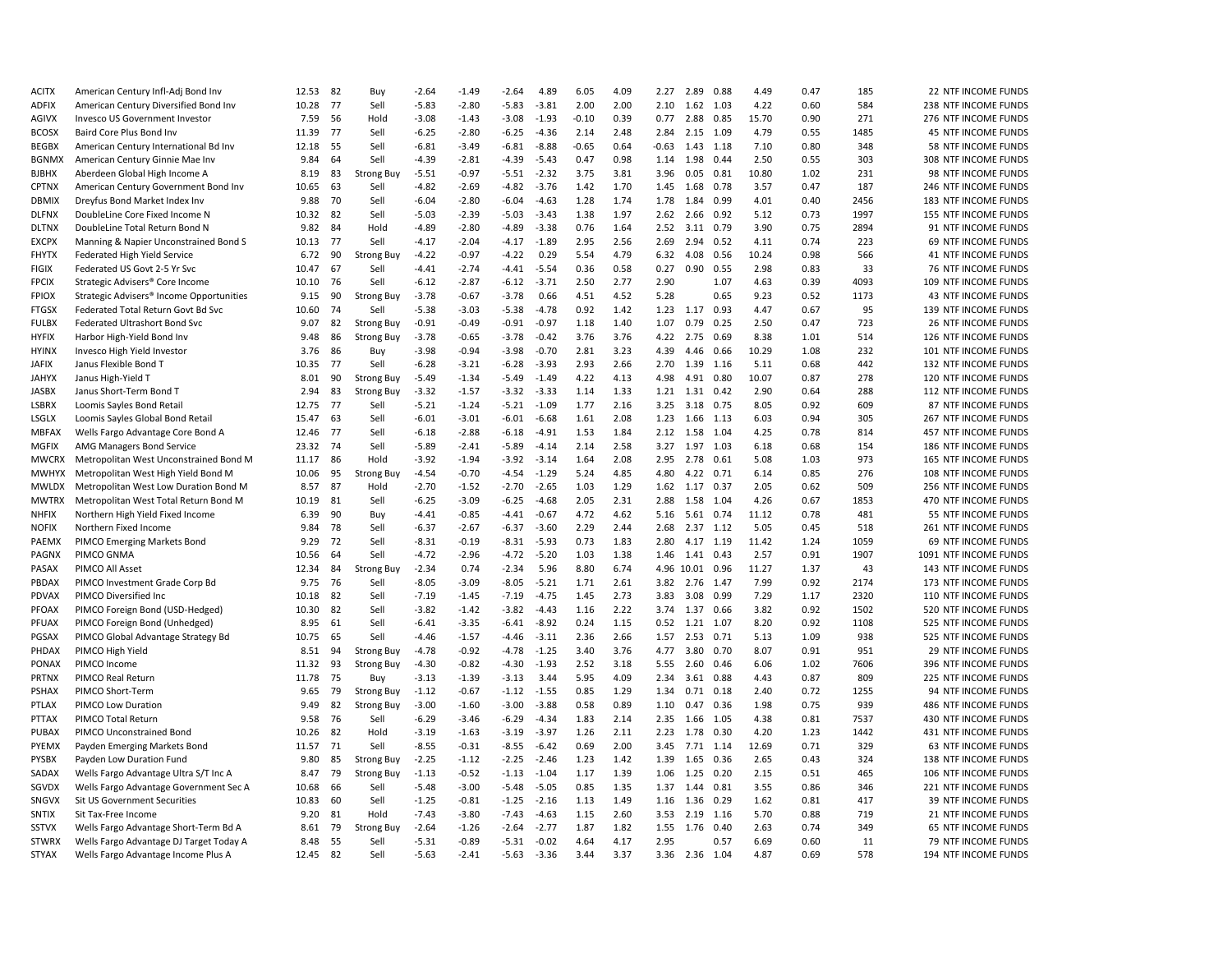| <b>TGFNX</b>                 | TCW Core Fixed-Income N                                                       | 10.75          | 81       | Sell              | $-6.17$             | $-3.06$      | $-6.17$             | $-4.78$         | 1.91           | 2.13         | 2.16             | 1.41 1.02      |              | 4.14           | 0.70         | 513      | 470 NTF INCOME FUNDS                                    |
|------------------------------|-------------------------------------------------------------------------------|----------------|----------|-------------------|---------------------|--------------|---------------------|-----------------|----------------|--------------|------------------|----------------|--------------|----------------|--------------|----------|---------------------------------------------------------|
| <b>TGINX</b>                 | TCW Emerging Markets Income N                                                 | 9.11           | 71       | Sell              | $-7.53$             | 0.14         | $-7.53$             | $-7.62$         | $-0.30$        | 1.17         | 2.84             |                | 4.81 1.22    | 14.49          | 0.95         | 171      | 150 NTF INCOME FUNDS                                    |
| TGMNX                        | TCW Total Return Bond N                                                       | 9.70           | 77       | Sell              | $-6.46$             | $-3.61$      | $-6.46$             | $-4.54$         | 1.40           | 1.90         | 2.78             | 3.04 1.04      |              | 4.28           | 0.70         | 559      | 493 NTF INCOME FUNDS                                    |
| <b>THOPX</b>                 | Thompson Bond                                                                 | 10.63          | 96       | <b>Strong Buy</b> | $-2.01$             | $-1.11$      | $-2.01$             | 0.34            | 1.75           | 2.40         | 3.04             | 3.57 0.35      |              | 6.51           | 0.72         | 508      | 34 NTF INCOME FUNDS                                     |
| TWUSX                        | American Century Short-Term Govt Inv                                          | 9.45           | 68       | Hold              | $-2.28$             | $-1.30$      | $-2.28$             | $-2.61$         | 0.95           | 0.98         | 0.59             | 0.61           | 0.23         | 1.40           | 0.55         | 113      | 162 NTF INCOME FUNDS                                    |
| <b>WACIX</b>                 | Western Asset Core Plus Bond FI                                               | 10.80          | 76       | Sell              | $-8.92$             | $-3.82$      | $-8.92$             | $-6.59$         | 1.42           | 2.20         | 2.99             | 2.34           | 1.31         | 6.18           | 0.82         | 2815     | 79 NTF INCOME FUNDS                                     |
| WAPIX                        | Western Asset Core Bond FI                                                    | 12.02          | 76       | Sell              | $-7.85$             | $-3.30$      | $-7.85$             | $-6.00$         | 1.25           | 2.03         | 2.58             | 1.80           | 1.16         | 5.03           | 0.81         | 2481     | 72 NTF INCOME FUNDS                                     |
| WTIBX                        | Westcore Plus Bond                                                            | 10.15          | 78       | Sell              | $-5.85$             | $-2.74$      | $-5.85$             | $-3.56$         | 2.26           | 2.64         | 2.76             | 2.99           | 1.09         | 4.72           | 0.55         | 217      | 54 NTF INCOME FUNDS                                     |
| <b>AAIPX</b>                 | American Beacon Intl Equity Inv                                               | 16.83          | 65       | Hold              | $-6.29$             | $-3.61$      | $-6.29$             | $-3.71$         | 3.87           | 3.56         | 4.48             |                | 1.23         | 21.91          | 1.07         | 108      | 41 NTF INTERNATIONAL FUNDS                              |
| AEMGX                        | Acadian Emerging Markets Instl                                                | 22.85          | 61       | Hold              | $-2.39$             | $-0.17$      | $-2.39$             | $-1.98$         | 7.54           | 5.91         | 3.79             | 1.38           | 0.94         | 18.08          | 1.43         | 596      | 70 NTF INTERNATIONAL FUNDS                              |
| ARTIX                        | Artisan International Investor                                                | 26.56          | 78       | Hold              | $-12.86$            | $-0.15$      | $-12.86$            | $-5.27$         | 6.17           | 7.18         | 6.07             | 3.87           | 0.94         | 17.14          | 1.19         | 69       | 67 NTF INTERNATIONAL FUNDS                              |
| <b>BJBIX</b>                 | Aberdeen Select International Eq A                                            | 27.99          | 67       | Hold              | $-17.87$            | 0.25         | $-17.87$            | $-7.59$         | 4.89           | 4.40         | 3.47             |                | 1.08         | 20.19          | 1.38         | 53       | 114 NTF INTERNATIONAL FUNDS                             |
| <b>CIVVX</b>                 | Causeway International Value Inv                                              | 16.34          | 58       | Hold              | $-5.39$             | $-2.97$      | $-5.39$             | $-3.62$         | 5.58           | 4.42         | 4.92             |                | 1.40         | 25.36          | 1.10         | 60       | 60 NTF INTERNATIONAL FUNDS                              |
| <b>DREGX</b>                 | Driehaus Emerging Markets Growth                                              | 37.57          | 68       | Sell              | $-8.81$             | $-1.57$      | $-8.81$             | $-9.94$         | 8.83           | 8.98         | 5.78             |                | 0.91         | 17.57          | 1.41         | 88       | 169 NTF INTERNATIONAL FUNDS                             |
| EGINX                        | Invesco European Growth Investor                                              | 34.49          | 60       | Hold              | $-15.90$            | $-3.71$      | $-15.90$            | $-9.54$         | 2.59           | 2.89         | 4.59             |                | 1.11         | 19.84          | 1.24         | 75       | 18 NTF INTERNATIONAL FUNDS                              |
| EMSQX                        | Shelton Emerging Markets Institutiona                                         | 19.32          | 68       | Sell              | $-2.72$             | 0.10         | $-2.72$             | $-1.92$         | 9.16           | 6.73         | 5.52             | 1.65           | 1.07         | 20.21          | 1.48         | 33       | 21 NTF INTERNATIONAL FUNDS                              |
| <b>FILFX</b>                 | Strategic Advisers® International                                             | 11.46          | 68       | Sell              | $-8.83$             | $-0.78$      | $-8.83$             | $-2.50$         | 9.20           | 7.50         | 6.76             |                | 1.00         | 17.16          | 0.62         | 868      | 41 NTF INTERNATIONAL FUNDS                              |
| <b>HIINX</b>                 | Harbor International Investor                                                 | 43.23          | 61       | Hold              | $-7.65$             | $-2.22$      | $-7.65$             | $-3.71$         | 7.48           | 4.64         | 4.03             |                | 1.02         | 17.84          | 1.13         | 360      | 21 NTF INTERNATIONAL FUNDS                              |
| HLEMX                        | Harding Loevner Emerging Markets Advisor                                      | 49.01          | 54       | Sell              | $-17.63$            | $-4.39$      | $-17.63$            | $-21.77$        | $-0.28$        | 2.24         | 2.86             |                | 1.16         | 21.51          | 1.20         | 84       | 15 NTF INTERNATIONAL FUNDS                              |
| HLMNX                        | Harding Loevner International Eq Inv                                          | 26.76          | 72       | Buy               | $-11.04$            | $-0.34$      | $-11.04$            | $-4.48$         | 8.93           | 7.80         | 7.02             |                | 0.95         | 16.81          | 1.13         | 60       | 14 NTF INTERNATIONAL FUNDS                              |
| <b>ICHKX</b>                 | Guinness Atkinson China & Hong Kong                                           | 17.01          | 58       | Sell              | $-15.16$            | $-10.38$     | $-15.16$            | $-25.12$        | 0.31           | 3.97         | 3.58             |                | 0.84         | 20.17          | 1.60         | 33       | 30 NTF INTERNATIONAL FUNDS                              |
| <b>JAOSX</b>                 | Janus Overseas T                                                              | 42.46          | 74       | Buy               | $-3.72$             | $-0.09$      | $-3.72$             | 3.63            | 13.33          | 10.05        | 3.28             |                | 1.12         | 19.47          | 1.06         | 42       | 27 NTF INTERNATIONAL FUNDS                              |
| <b>LISOX</b>                 | Lazard International Strategic Eq Open                                        | 15.13          | 71       | Sell              | $-8.47$             | $-2.13$      | $-8.47$             | $-5.77$         | 5.12           | 6.91         | 6.35             |                | 1.06         | 18.39          | 1.06         | 71       | 31 NTF INTERNATIONAL FUNDS                              |
| MACSX                        | Matthews Asian Growth & Inc Investor                                          | 14.86          | 71       | Sell              | $-7.53$             | $-4.50$      | $-7.53$             | $-9.50$         | 4.38           | 4.54         | 4.63             |                | 0.78         | 14.73          | 1.09         | 64       | 38 NTF INTERNATIONAL FUNDS                              |
| <b>MAKOX</b>                 | Matthews Korea Investor                                                       | 5.25           | 64       | Sell              | $-7.89$             | $-0.76$      | $-7.89$             | $-12.21$        | 9.81           | 5.20         | 7.16             |                | 1.08         | 20.65          | 1.19         | 34       | 40 NTF INTERNATIONAL FUNDS                              |
| <b>MAPIX</b>                 | Matthews Asia Dividend Investor                                               | 15.97          | 73       | Sell              | $-15.42$            | $-5.82$      | $-15.42 - 16.11$    |                 | 3.85           | 4.77         | 6.31             |                | 0.81         | 16.08          | 1.02         | 65       | 47 NTF INTERNATIONAL FUNDS                              |
| <b>MAPTX</b>                 | Matthews Pacific Tiger Investor                                               | 24.36          | 67       | Sell              | $-11.55$            | $-5.21$      | $-11.55 - 16.76$    |                 | 3.88           | 5.88         | 6.45             |                | 0.86         | 17.92          | 1.06         | 73       | 47 NTF INTERNATIONAL FUNDS                              |
| <b>MCHFX</b>                 | Matthews China Investor                                                       | 16.41          | 61       | Sell              | $-20.26$            | $-12.06$     | $-20.26$            | $-31.78$        | 2.77           | 7.80         | 5.56             |                | 0.70         | 21.10          | 1.09         | 67       | 92 NTF INTERNATIONAL FUNDS                              |
| MGLBX                        | Marsico Global                                                                | 18.58          | 89       | Buy               | $-17.75$            | 2.71         | $-17.75$            | $-9.47$         | 12.85          | 14.80        | 11.84            |                | 0.98         | 20.14          | 1.45         | 28       | 65 NTF INTERNATIONAL FUNDS                              |
| <b>MINDX</b>                 | Matthews India Investor                                                       | 26.73          | 81       | Buy               | $-5.11$             | 1.06         | $-5.11$             | 8.88            | 7.03           | 6.11         | 9.92             |                | 1.10         | 24.52          | 1.15         | 57       | 43 NTF INTERNATIONAL FUNDS                              |
| <b>MTRAX</b>                 | Mainstay Income Builder                                                       | 19.74          | 85       | Buy               | $-4.91$             | 0.30         | $-4.91$             | 2.15            | 6.89           | 6.09         | 7.21             | 1.85           | 0.97         | 10.92          | 0.99         | 576      | 57 NTF INTERNATIONAL FUNDS                              |
| <b>NMIEX</b>                 | Northern Multi-Manager Intl Equity                                            | 11.45          | 62       | Hold              | $-9.27$             | $-1.04$      | $-9.27$             | $-1.04$         | 9.23           | 8.02         | 5.50             |                | 1.11         | 19.12          | 0.85         | 434      | 51 NTF INTERNATIONAL FUNDS                              |
| <b>NMMEX</b>                 | Northern Multi-Manager Emerging Mkt Eq                                        | 15.38          | 61       | Sell              | $-6.90$             | $-0.65$      | $-6.90$             | $-9.64$         | 6.06           | 5.41         | 3.31             |                | 1.03         | 18.80          | 1.10         | 178      | 134 NTF INTERNATIONAL FUNDS                             |
| <b>NMMGX</b>                 | Northern Multi-Manager Glbl Real Estate                                       | 12.72          | 77       | Hold              | $-6.47$             | 3.41         | $-6.47$             | 15.03           | 7.63           | 7.98         | 7.12             |                | 0.87         | 17.38          | 0.92         | 96       | 81 NTF INTERNATIONAL FUNDS                              |
| <b>OAKEX</b>                 | Oakmark International Small Cap I                                             | 17.56          | 71       | Hold              | $-11.31$            | $-3.99$      | $-11.31$            | $-5.29$         | 9.00           | 5.13         |                  | 5.79 3.21 1.55 |              | 27.66          | 1.35         | 67       | 48 NTF INTERNATIONAL FUNDS                              |
|                              |                                                                               |                | 72       |                   | $-5.53$             | $-0.55$      | $-5.53$             |                 | 12.09          | 8.70         | 8.96             |                | 1.43         | 26.14          | 1.13         | 56       | 40 NTF INTERNATIONAL FUNDS                              |
| <b>OAKGX</b><br><b>OAKIX</b> | Oakmark Global I<br>Oakmark International I                                   | 32.78<br>25.65 | 59       | Buy<br>Hold       | $-8.69$             | $-3.21$      | $-8.69$             | 1.07<br>$-8.66$ | 5.97           | 3.33         | 6.12             |                | $0.31$ 1.63  | 29.10          | 1.05         | 85       | 42 NTF INTERNATIONAL FUNDS                              |
| QFFOX                        |                                                                               | 23.65          | 53       | Sell              | $-12.70$            | $-1.70$      | -12.70              | $-13.75$        | 8.01           | 5.96         | 2.63             |                | 0.97         | 18.82          | 1.47         | 123      | 128 NTF INTERNATIONAL FUNDS                             |
|                              | Pear Tree PanAgora Dyn Emerg Mkts Ord                                         |                | 64       | Hold              |                     |              |                     | 1.00            | 5.58           | 5.26         |                  |                |              | 14.54          |              | 163      | 35 NTF INTERNATIONAL FUNDS                              |
| SSEMX                        | <b>SSgA Emerging Markets N</b>                                                | 6.24           |          | Hold              | $-5.60$             | $-1.11$      | $-5.60$             |                 |                |              | 7.37             | 1.42 2.60      | 0.77         |                | 1.25         | 40       |                                                         |
| <b>TAREX</b><br><b>TWIEX</b> | Third Avenue Real Estate Value Instl<br>American Century International Gr Inv | 25.41          | 69<br>77 | Hold              | $-7.40$<br>$-13.27$ | 1.76<br>0.23 | $-7.40$<br>$-13.27$ | 9.20<br>$-6.59$ | 5.08<br>10.27  | 3.99<br>9.17 | 7.17             |                | 1.18<br>0.97 | 22.29<br>17.57 | 1.15<br>1.18 | 89       | 9 NTF INTERNATIONAL FUNDS<br>51 NTF INTERNATIONAL FUNDS |
|                              |                                                                               | 12.81          |          |                   |                     |              |                     |                 |                |              |                  |                |              |                |              |          |                                                         |
| <b>UMBWX</b>                 | Scout International                                                           | 16.91          | 62<br>72 | Hold              | $-5.37$             | $-0.24$      | $-5.37$             | 0.96            | 8.36           | 6.50         | 5.55             | 1.08           | 1.21         | 21.07          | 0.95         | 66       | 15 NTF INTERNATIONAL FUNDS                              |
| WBIGX                        | William Blair International Growth N                                          | 31.65          |          | Hold              | $-15.76$            | $-0.50$      | $-15.76$            | $-7.20$         | 11.39          | 9.21         | 7.18             |                | 1.00         | 18.77          | 1.45         | 180      | 19 NTF INTERNATIONAL FUNDS                              |
| <b>WWNPX</b>                 | Kinetics Paradigm No Load                                                     | 75.43          | 87       | Hold              | 2.81                | 8.03         | 2.81                | $-8.01$         | 16.21          | 18.02        | 14.43            |                | 1.42         | 33.94          | 1.64         | 61       | 1 NTF INTERNATIONAL FUNDS                               |
| <b>BGEIX</b>                 | American Century Global Gold Inv                                              | 13.83          | 76<br>83 | Buy<br>Hold       | 18.51               | 10.46        | 18.51               | 17.54           | 18.87<br>13.88 | 10.75        | $-1.40$<br>10.73 |                | 0.92         | 35.70          | 0.67         | 61<br>38 | 105 NTF SECTOR FUNDS                                    |
| CSRSX                        | Cohen & Steers Realty Shares                                                  | 78.14          |          |                   | $-5.97$             | 6.81         | $-5.97$             | 23.51           |                | 11.84        |                  | 0.93           | 0.85         | 18.46          | 0.88         |          | 41 NTF SECTOR FUNDS                                     |
| <b>FSTEX</b>                 | <b>Invesco Energy Inv</b>                                                     | 25.41          | 57       | Hold              | 35.66               | 8.64         | 35.66               | 68.69           | 8.71           | 2.15         | $-1.58$          |                | 1.70         | 42.04          | 1.57         | 40       | <b>68 NTF SECTOR FUNDS</b>                              |
| <b>FTCHX</b>                 | Invesco Technology Investor                                                   | 52.17          | 88       | Buy               | $-13.04$            | 2.07         | $-13.04$            | $-1.41$         | 19.10          | 18.46        | 13.33            |                | 1.03         | 20.58          | 1.00         | 50       | 59 NTF SECTOR FUNDS                                     |
| <b>GABUX</b>                 | <b>Gabelli Utilities AAA</b>                                                  | 7.84           | 72       | Sell              | 2.10                | 6.59         | 2.10                | 12.28           | 7.52           | 7.00         | 7.84             |                | 0.61         | 14.08          | 1.37         | 231      | 3 NTF SECTOR FUNDS                                      |
| GASFX                        | Hennessy Gas Utility Index Investor                                           | 28.33          | 83       | Hold              | 13.25               | 9.51         | 13.25               | 25.78           | 9.13           | 7.72         | 9.70             | 2.34           | 0.62         | 16.28          | 1.00         | 50       | 15 NTF SECTOR FUNDS                                     |
| <b>HSFNX</b>                 | Hennessy Small Cap Financial Investor                                         | 30.10          | 87       | Hold              | $-4.66$             | -6.03        | $-4.66$             | 4.44            | 16.44          | 8.15         | 11.62            | 0.40           | 1.14         | 30.27          | 1.58         | 30       | 28 NTF SECTOR FUNDS                                     |
| <b>ICBMX</b>                 | <b>ICON Materials S</b>                                                       | 18.38          | 78       | Hold              | 3.61                | 4.79         | 3.61                | 13.41           | 16.34          | 10.13        | 8.56             | 1.19 1.08      |              | 21.65          | 1.35         | 36       | 94 NTF SECTOR FUNDS                                     |
| <b>ICFSX</b>                 | <b>ICON Financial S</b>                                                       | 11.61          | 74       | Hold              | $-3.73$             | 1.31         | $-3.73$             | 7.11            | 10.00          | 7.47         | 8.34             | 1.45           | 1.37         | 25.55          | 1.32         | 31       | 40 NTF SECTOR FUNDS                                     |
| <b>ICTEX</b>                 | <b>ICON Information Technology S</b>                                          | 19.46          | 86       | Hold              | $-10.12$            | 1.57         | $-10.12$            | 0.95            | 19.39          | 16.40        | 14.83            | 1.38           | 1.20         | 21.44          | 1.29         | 31       | 33 NTF SECTOR FUNDS                                     |
| <b>ICTUX</b>                 | <b>ICON Utilities S</b>                                                       | 11.14          | 84       | Hold              | 3.57                | 7.34         | 3.57                | 10.52           | 12.01          | 10.79        | 11.50            | 1.93           | 0.66         | 16.58          | 1.23         | 29       | 33 NTF SECTOR FUNDS                                     |
| <b>JAGLX</b>                 | Janus Global Life Sciences T                                                  | 65.24          | 87       | Hold              | $-5.26$             | 3.59         | $-5.26$             | 3.89            | 12.87          | 13.31        | 16.24            |                | 0.82         | 17.35          | 0.91         | 138      | 32 NTF SECTOR FUNDS                                     |
| <b>JAGTX</b>                 | Janus Global Technology T                                                     | 45.93          | 90       | Hold              | $-14.85$            | 0.39         | $-14.85$            | $-1.72$         | 21.79          | 22.98        | 18.80            |                | 1.01         | 19.76          | 0.91         | 73       | <b>43 NTF SECTOR FUNDS</b>                              |